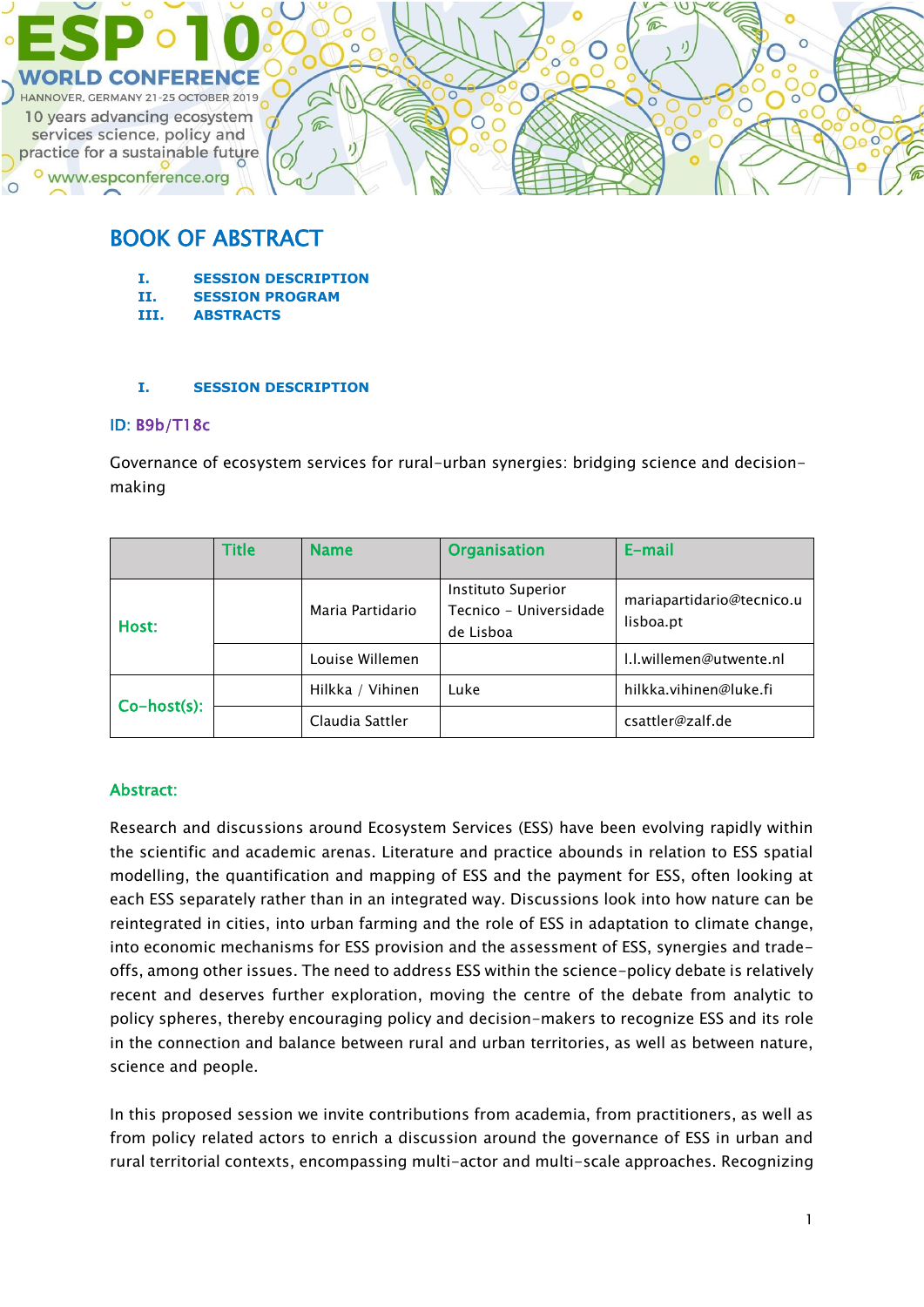

that perspectives and expectations vary in relation to the role and value of ESS in transitions towards sustainability, the purpose of this session is to explore and learn about governance of ESS, as well as policy and planning needs to enhance the potential role of ESS in generating, and stimulating, rural-urban functional synergies within and between (adjacent and dispersed) territories. Institutional arrangements and collaborative practices, stakeholders' perspectives and engagement, policy and planning instruments are among the various tools and processes proposed for discussion. This session will explore and understand how to better integrate ESS in policy and planning, enhancing the strategic role of ESS in improving rural-urban synergies and territorial connectivity.

### Goals and objectives of the session:

To share concepts and experiences concerning the potential role of ecosystem services in generating, and stimulating, rural-urban functional synergies within and between (adjacent and dispersed) territories, and learn about models of governance and policy needs.

### Planned output / Deliverables:

Knowledge of the strategic role of ESS in improving urban-rural synergies and territorial connectivity through governance of ESS in policy and planning.

Series of papers for a special issue of the Ecosystem Services journal, including the synthesis of the collective discussions undertaken.

### Related to ESP Working Group/National Network:

[Biome working group: BWG 9](https://www.es-partnership.org/community/workings-groups/biome-working-groups/bwg-9-rural-landscapes/) – Rural landscapes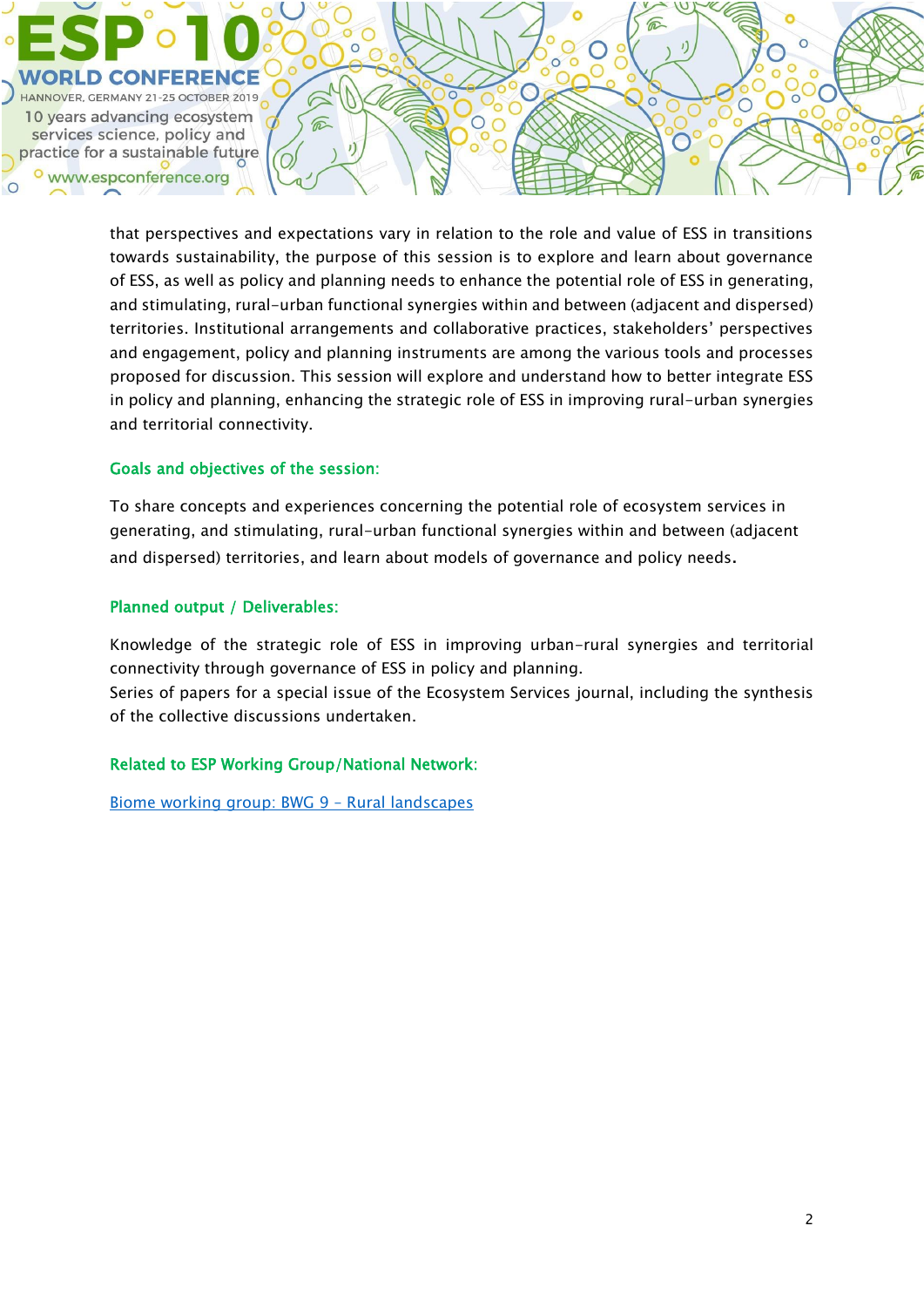

### **II. SESSION PROGRAM**

Date of session: Tuesday, 22 October 2019 Time of session: 10:30 – 18:00

### Timetable speakers

| <b>Time</b>                      | <b>First</b><br>name | <b>Surname</b> | <b>Organization</b>                 | <b>Title of presentation</b>                                                    |
|----------------------------------|----------------------|----------------|-------------------------------------|---------------------------------------------------------------------------------|
|                                  |                      |                |                                     | Block 1: General methods/concepts focus (including reviews and payment for ESS) |
| 10:30-10:35                      |                      |                | <b>INTRODUCTION</b>                 |                                                                                 |
|                                  |                      |                |                                     | Institute of Physical Stakeholders' Perspectives on                             |
|                                  |                      |                | Geography &                         | Ecosystem Services: Lessons on                                                  |
| $10:35 - 10:45$                  | Claudia              | Dworczyk       |                                     | Landscape Ecology, Addressing the Demand Side of                                |
|                                  |                      |                | Leibniz Universität                 | Ecosystem Services within Urban and                                             |
|                                  |                      |                | Hannover, Germany Regional Planning |                                                                                 |
|                                  |                      |                | Center for                          |                                                                                 |
|                                  |                      | Weins          | Environmental                       | Payments for Ecosystem Services in                                              |
| $10:45 - 10:55$                  | <b>Niklas</b>        |                | Studies and                         | peri-urban areas: the case of the                                               |
|                                  | Werner               |                | Research NEPAM.                     | Chinese megacity Chongqing's eco-                                               |
|                                  |                      |                | University of                       | compensation mechanisms                                                         |
|                                  |                      |                | Campinas, Brazil                    |                                                                                 |
|                                  |                      |                | Conservation                        |                                                                                 |
|                                  |                      |                | Ecology &                           | Unlocking and Securing Ecological                                               |
|                                  | Malukhanye Mbopha    |                | Entomology, Faculty                 | Infrastructure Investments: the needs                                           |
| $10:55 - 11:05$                  |                      |                | of AgriSciences,                    | and willingness for investments and<br>institutional support mechanisms         |
|                                  |                      |                | Stellenbosch                        |                                                                                 |
|                                  |                      |                | University, South                   |                                                                                 |
|                                  |                      |                | Africa                              |                                                                                 |
|                                  |                      |                | Research Group on                   |                                                                                 |
|                                  | <b>Markus</b>        | Meyer          | Agricultural and                    | Impacts of land use (governance) on                                             |
| $11:05 - 11:15$                  |                      |                | Regional                            | ecosystem services in the urban-                                                |
|                                  |                      |                | Development,                        | rural nexus                                                                     |
|                                  |                      |                | Netherland                          |                                                                                 |
| $11:15 - 11:25$                  | Améline              |                | AgroParisTech,                      | Power asymmetries in ecosystem                                                  |
|                                  |                      | Vallet         | France                              | services governance: insights from                                              |
|                                  |                      |                |                                     | social network analysis                                                         |
| $11:25 - 11:35$                  | Massimo              | Rovai          | University of Pisa,                 | Spatial analysis of ESs as a tool for                                           |
|                                  |                      |                | Italy                               | understanding and promoting rural-                                              |
|                                  |                      |                |                                     | urban synergies in planning                                                     |
| $11:35 - 12:00$                  |                      |                | <b>DISCUSSION</b>                   |                                                                                 |
| <b>Block 2: Governance focus</b> |                      |                |                                     |                                                                                 |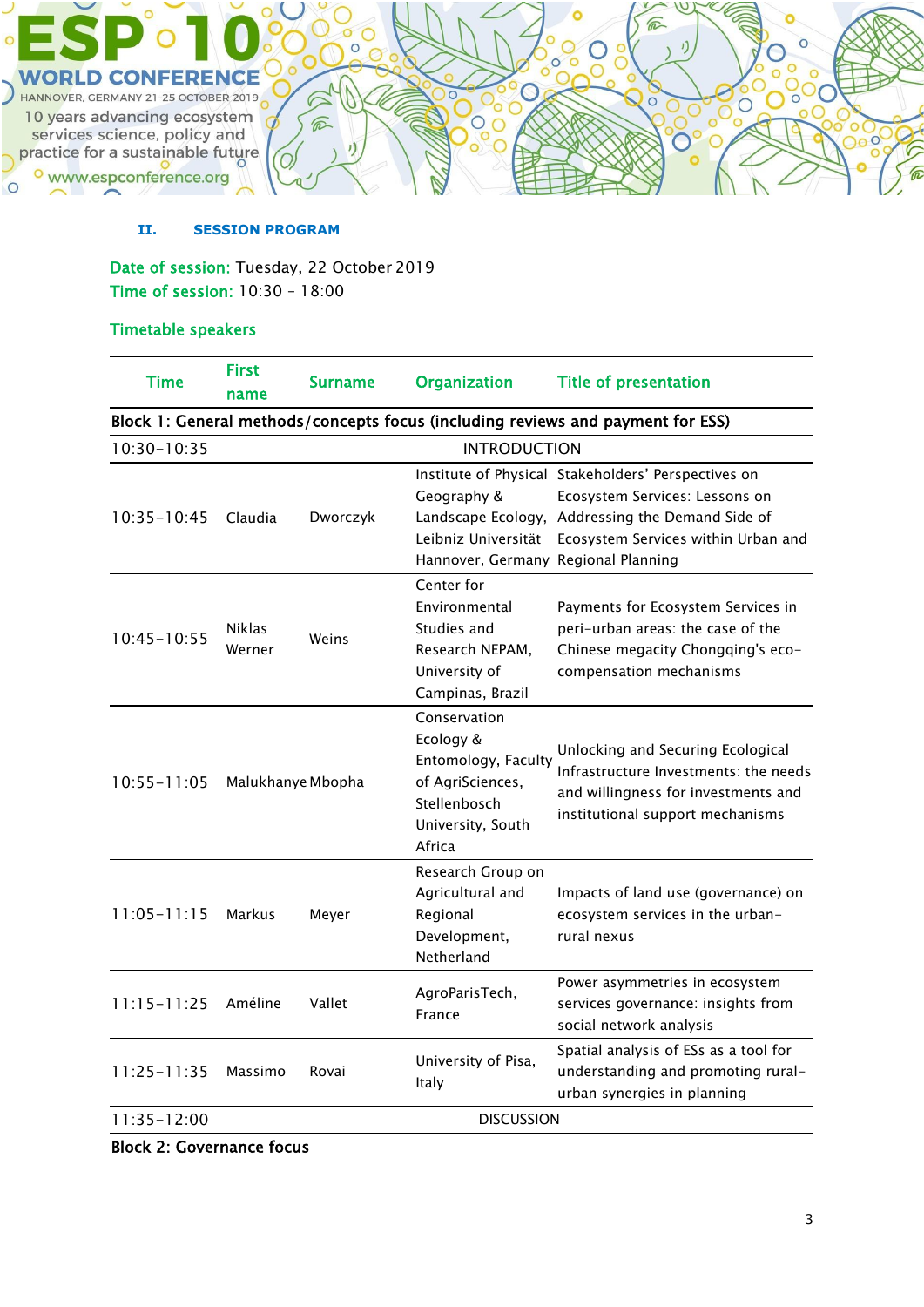WORLD CONFERENCE 10 years advancing ecosystem Fo years advancing ecosystem<br>services science, policy and<br>Displace for a sustainable future o www.espconference.org  $\circ$ 

 $\circ$ 

| 13:30-13:35     | <b>INTRODUCTION</b> |                   |                                                                                   |                                                                                                                                                                                            |
|-----------------|---------------------|-------------------|-----------------------------------------------------------------------------------|--------------------------------------------------------------------------------------------------------------------------------------------------------------------------------------------|
| $13:35 - 13:45$ | Klara               | Winkler           | McGill University,<br>Canada                                                      | Governance of ecosystem services: a<br>review of the empirical literature                                                                                                                  |
| $13:45 - 13:55$ | Dieter              | <b>Mortelmans</b> | INBO, Belgium                                                                     | Policy Coherence in Green<br>Infrastructure management: insights<br>from six European case studies                                                                                         |
| $13:55 - 14:05$ | Alessandra La Notte |                   | Joint Research<br>Centre, Italy                                                   | Assessing the economic impact of<br>invasive species by bridging<br>ecosystem services accounts to<br>economic models                                                                      |
| $14:05 - 14:15$ | Henk                | Oostindie         | Wageningen<br>University, Rural<br>Sociology<br>Department,<br><b>Netherlands</b> | Circular Farming as Guiding Principle<br>for ESS Delivery                                                                                                                                  |
| $14:15 - 14:25$ | Günden              | Savasci           | Ifuplan, Germany                                                                  | Urban and Regional Planning -<br>Integration Capability of the<br>Ecosystem Service Approach in<br><b>Governance Structures</b>                                                            |
| $14:25 - 14:35$ | <b>Matthias</b>     | Riedel            | ifuplan - Institute<br>for Environmental<br>Development,<br>Germany               | Instruments for Implementing<br>Ecosystem Services - Analysis of<br>Planning and Spatial national instruments suitable to<br>integrate ES in environmental<br>governance / decision making |
| $14:35 - 14:45$ | Daniel              | Keech             | University of<br>Gloucestershire,<br>United Kingdom                               | Rural catchment management for<br>urban flood security? Governance of<br>Natural Flood Management in<br>Gloucestershire, UK                                                                |
| 14:45-15:00     | <b>DISCUSSION</b>   |                   |                                                                                   |                                                                                                                                                                                            |

ø

6

 $\overline{O}$ 

 $\widehat{\mathbb{R}}$ 

 $\circ$ 

 $\boldsymbol{v}$ 

 $\circledcirc$ 

ö

 $\bigcirc$ 

 $\overline{O}$ 

 $\overline{\circ}$ 

 $\widehat{\varpi}$ 

 $\overline{\circ}$ 

り

 $80^\circ$ 

 $\circ$ 

3300

 $\circ$  $\frac{1000}{29}$ 

 $\circ$ 

 $\rm \ddot{\circ}$ 

**CONTROL** 

**Pool**  $\circ$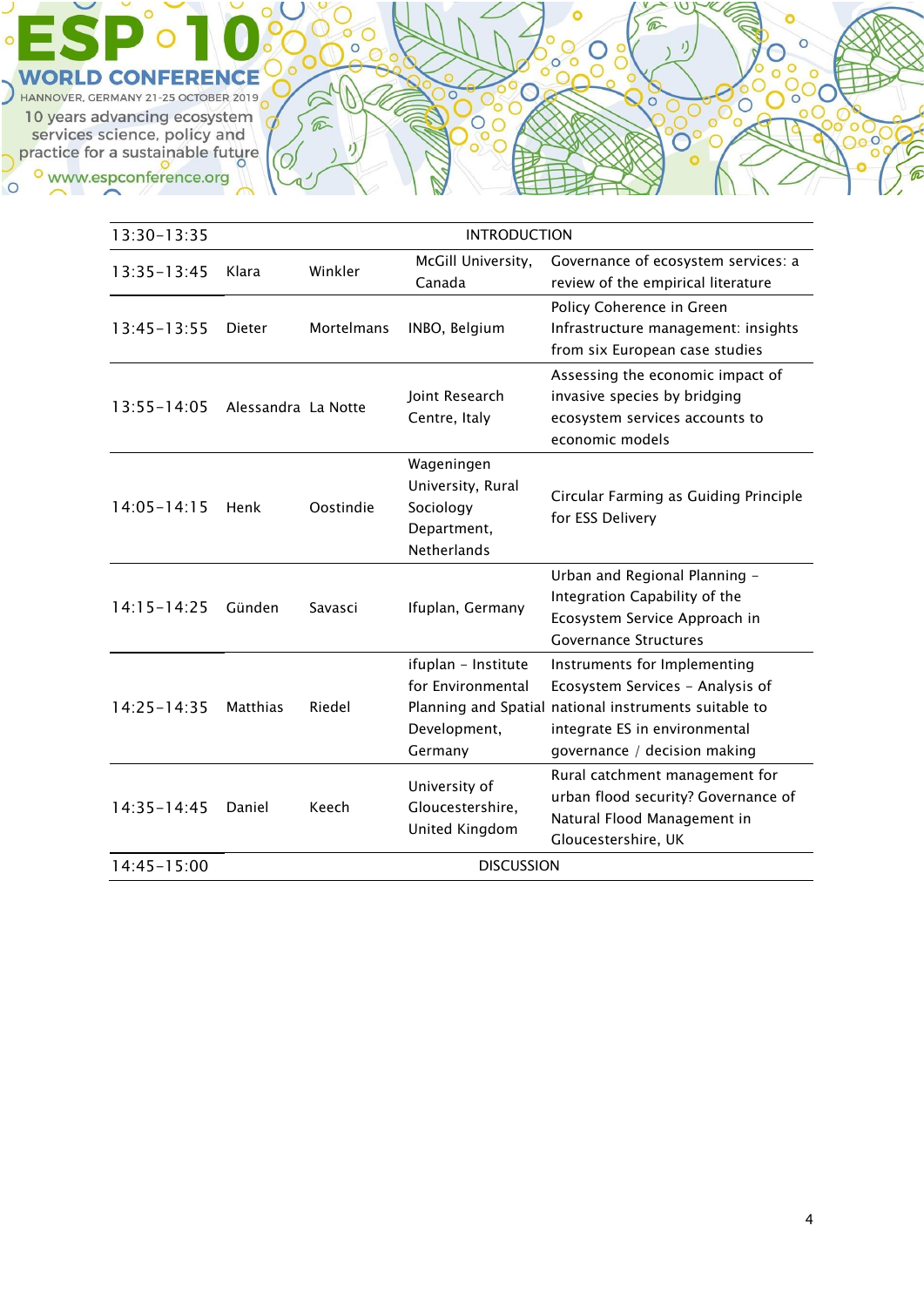![](_page_4_Picture_0.jpeg)

| Block 3: Empirical/ territorial management focus |           |           |                                                                                                                                                                                          |                                                                                                                                                  |
|--------------------------------------------------|-----------|-----------|------------------------------------------------------------------------------------------------------------------------------------------------------------------------------------------|--------------------------------------------------------------------------------------------------------------------------------------------------|
| 16:30-16:35<br><b>INTRODUCTION</b>               |           |           |                                                                                                                                                                                          |                                                                                                                                                  |
| $16:35 - 16:45$                                  | Carlos    | Pina      | Comissão de<br>Coordenação e<br>Desenvolvimento<br>Regional de Lisboa e enhancement<br>Vale do Tejo,<br>Portugal                                                                         | Multi-scale planning for ESS                                                                                                                     |
| $16:45 - 16:55$                                  | Reinhard  | Henke     | Regional Authority<br>FrankfurtRheinMain<br>Staff, Germany                                                                                                                               | Planning from Outer Space: Assessing<br>the limits to growth                                                                                     |
| $16:55 - 17:05$                                  | Marta     | Sylla     | Faculty of<br>Environmental<br>Engineering and<br>Geodesy,<br>Department of<br>Spatial Economy,<br><b>Wroclaw University</b><br>of Environmental<br>and Life Sciences                    | Analysing peri-urban agricultural<br>related ecosystem services'<br>interactions                                                                 |
| $17:05 - 17:15$                                  | Kinga     | Krauze    | ERCE PAS, Poland                                                                                                                                                                         | Seeing beyond the own fence - what<br>makes integrated thinking and<br>management of the city THE MISSION<br>and can it be the mission possible? |
| $17:15 - 17:25$                                  | Hilly Ann | Quiaoit   | CDO Riverbasin<br>Management<br>Council, Philippines                                                                                                                                     | Advancing ecosystem services<br>through multi-sectoral approach in<br>the landscape continuum of the CDO<br>Riverbasin, Mindanao, Philippines    |
| $17:25 - 17:35$                                  | liří      | Schneider | Department of<br>Environmentalistics<br>and Natural<br>Resources, Faculty<br>of Regional<br>Development and<br>International<br>Studies, Mendel<br>University in Brno,<br>Czech Republic | Ecosystem services perceived by rural<br>and urban dwellers in the Carazo<br>region (Nicaragua)                                                  |
| 17:35-18:00                                      |           |           | <b>DISCUSSION</b>                                                                                                                                                                        |                                                                                                                                                  |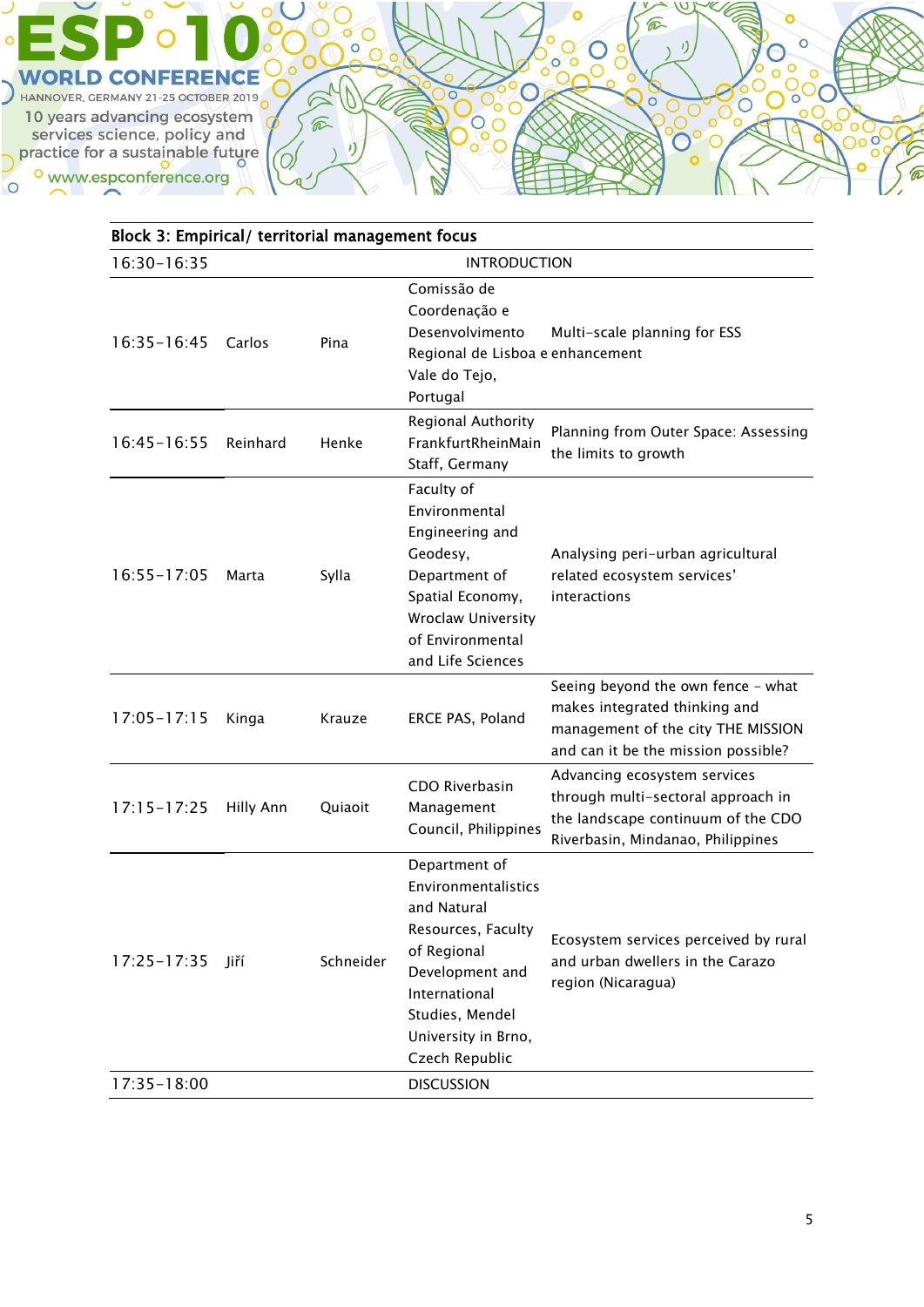![](_page_5_Picture_0.jpeg)

#### **III. ABSTRACTS**

*The abstracts appear in alphabetic order based on the last name of the first author. The first author is the presenting author unless indicated otherwise.*

### 1. Type of submission: **Abstract**

T. Thematic Working Group sessions: T18c Governance of ecosystem services contributing to ruralurban synergies, bridging science and decision-making

# Stakeholders' Perspectives on Ecosystem Services: Lessons on Addressing the Demand Side of Ecosystem Services within Urban and Regional Planning

First author: Claudia Dworczyk Other author(s): Benjamin Burkhard Affiliation: Institute of Physical Geography & Landscape Ecology, Leibniz Universität Hannover, Germany Contact: dworczyk@phygeo.uni-hannover.de

Within the Ecosystem Services (ES) approach, it has so far proved particularly difficult to assess the demand side of ES delivery. Firstly, there is still a lack of conceptual understanding and, secondly, knowledge about how ES demand can be quantified, evaluated, mapped and communicated remains in short supply.

In Germany, urban and regional planners are becoming more and more aware of the concept of ES itself, but detailed knowledge about ES demand remains scarce. In particular, the transmission of knowledge and understanding is hampered by the persistence of conceptual uncertainties and ambiguities. Depending on the ES classes used, ES demand can be expressed as: (1) benefitting from goods and services and/or the direct or indirect use or consumption of said goods and services; (2) required needs and wishes; (3) preferences; or (4) risk mitigation. For many ES classes, more than one expression can be used to assess ES demand, depending on the temporal and/or spatial scales used and the particular stakeholder groups focused upon.

In two stakeholder workshops organised by the ÖSKKIP research project for the rural-urban areas of Rostock and Munich in 2018, we gained new insights into how ES demand can become interesting and applicable for urban and regional planners. The workshops indicated how assessment of ES demand - especially of cultural and regulating ES classes - can support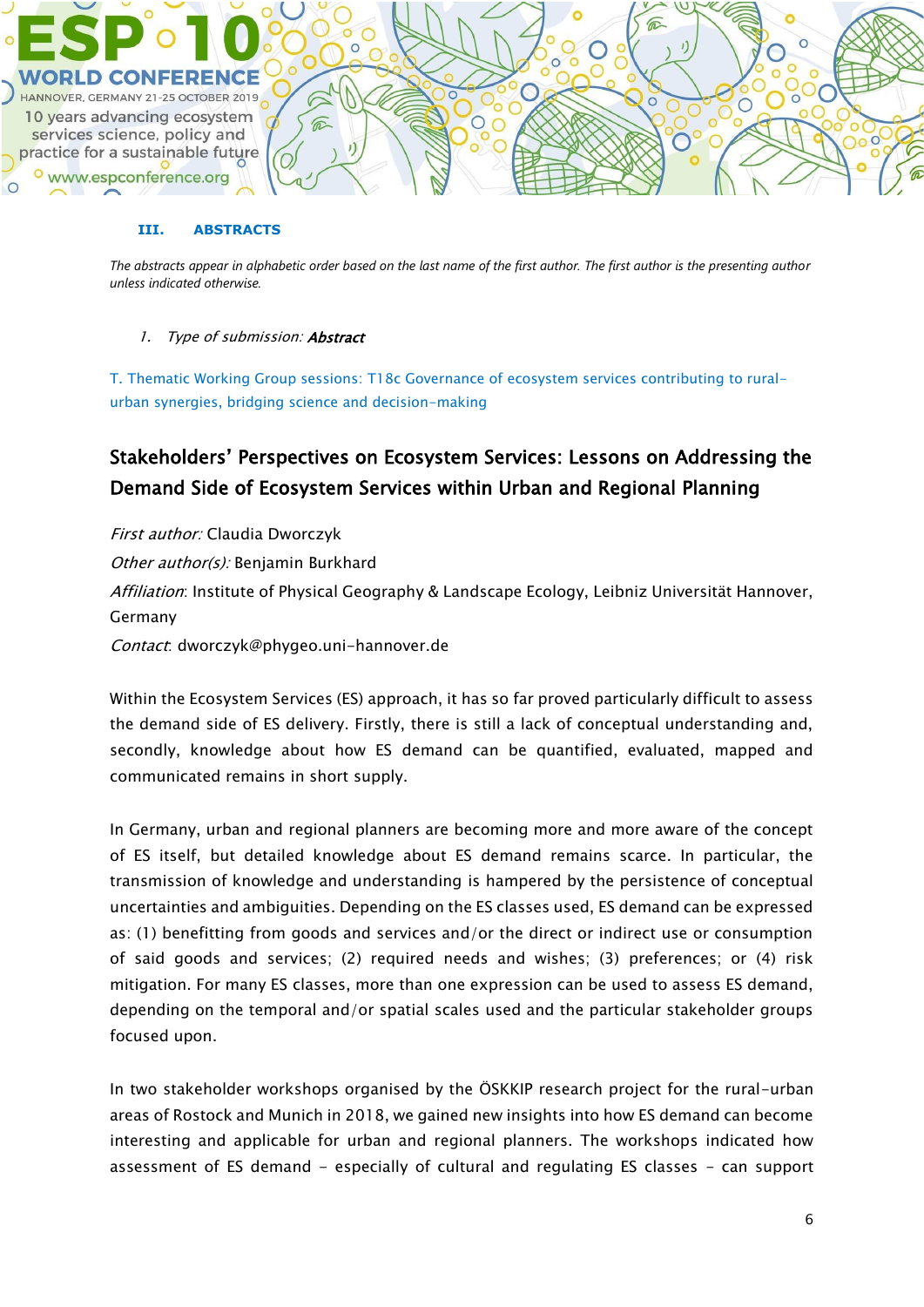$\epsilon$ HANNOVER, GERMANY 21-25 OCTOBER 2019  $\overline{O}$ 10 years advancing ecosystem  $\bigcirc$  $\widehat{\mathbb{C}}$ services science, policy and practice for a sustainable future www.espconference.org

> efforts to improve public welfare and human well-being in cities. Those who participated in the workshops requested clear application-orientated examples, guidance and methods for urban and regional areas, including different ES demand perspectives from society, specific stakeholder groups and individuals. This presentation will summarise selected findings from the workshops and the project, together with recommendations for the further development of ES demand assessments.

> Keywords: urban ecosystem services, ecosystem service demand, stakeholder, urban planning, regional planning

2. Type of submission: **Abstract** 

B. Biome Working Group sessions: B9 Governance of ecosystem services contributing to rural-urban synergies, bridging science and decision-making

## Planning from Outer Space: Assessing the limits to growth

First author: Reinhard Henke Affiliation: Regional Authority FrankfurtRheinMain Staff, Germany Contact: henke@region-frankfurt.de

The German Building Law (Baugesetzbuch, BauGB) treats the Outer Space as the reservoir for land take for development. Within the procedure to draft the new edition of the Regional Land Use Plan the Regional Authority FrankfurtRheinMain we developed a GIS based quantification approach to reproduce the differentiation between Inner Space and Outer Space imposed by the BauGB. Eco systems present in the Outer Space are grouped by the 6 BauGB Schutzgüter (subjects of protection: water; soil; air, climate and energy; landscape and recreation; cultural and material goods; and flora, fauna and biodiversity). The services they provide are grouped according to the Millennium Ecosystem Assessment (provisioning, regulating, cultural and supporting services).

Inner Space land use induces demands for ecosystem services (and expansion of the Inner Space reduces Outer Space, obviously).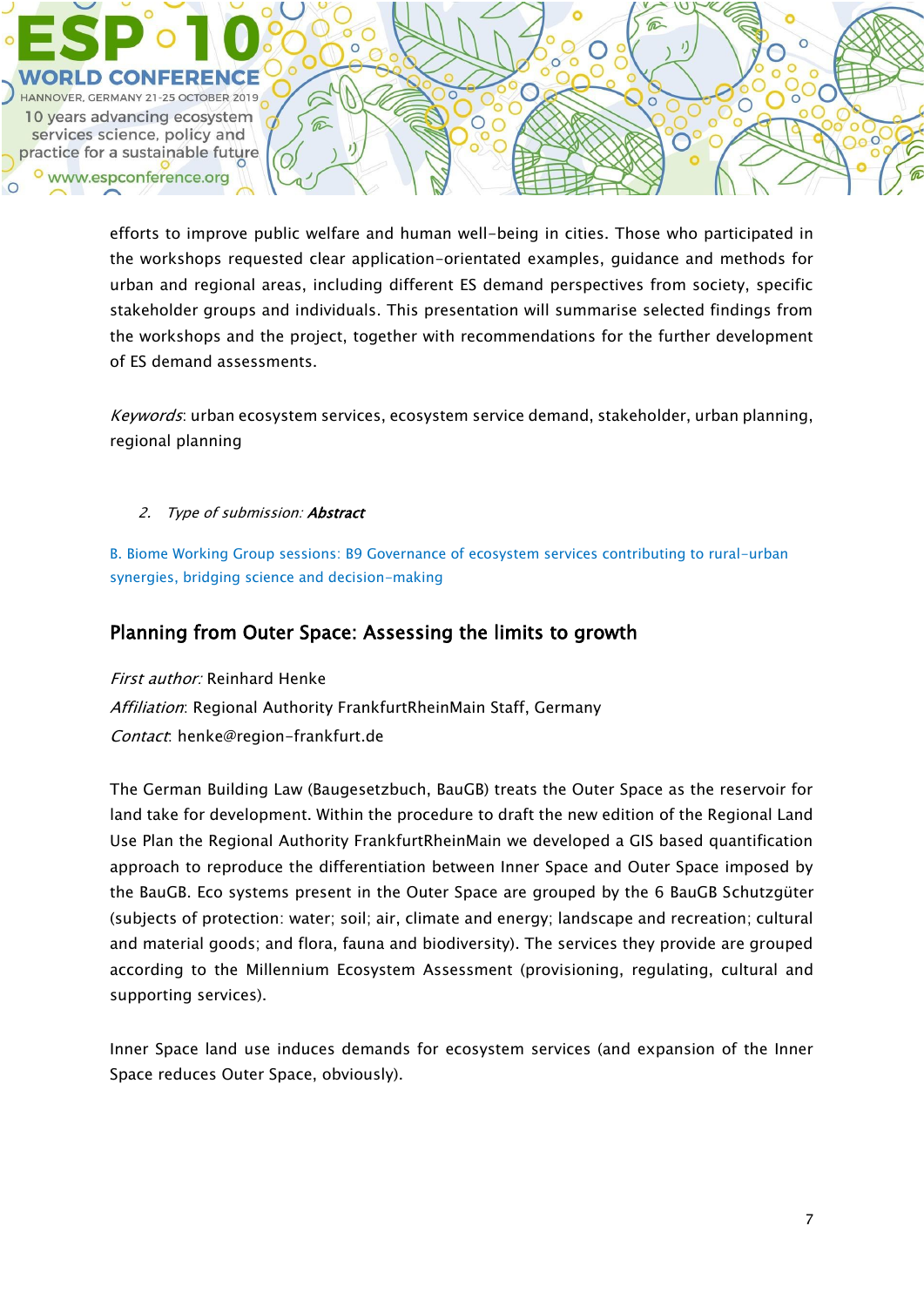![](_page_7_Picture_0.jpeg)

The challenge now is to find, among various existing approaches, a consistent system which is able to quantify the eco systems services, against a quantification of the ecosystem services demand.

As the advisors to our decision makers, we wonder: 1. Is the supply of ecosystem services in the Outer Space able to meet the demand? 2. How much Outer Space do we need to maintain functioning ecosystems? 3. How much "growth" can Outer Space tolerate, or is there a threshold? 4. Can ecosystem services be relocated to rural areas outside our jurisdiction?

These research questions are politically led because the answers should inform the formal planning procedure. This is of relevance as a role model for the science-policy debate because the Regional Authority's Regional Land Use Plan, as an exception from the German rule, covers the territories of 75 towns and cities in one of the growth engines of the EU.

This approach is a paradigm shift in the Regional Land Use Planning practice because it puts Outer Space first.

Keywords: Regional Land Use Plan, Spatial Planning, Reducing land take, Limits to growth, German Building Law (Baugesetzbuch)

3. Type of submission: Abstract

B. Biome Working Group sessions: B9 Governance of ecosystem services contributing to rural-urban synergies, bridging science and decision-making

# Rural catchment management for urban flood security? Governance of Natural Flood Management in Gloucestershire, UK

First author: Daniel Keech Other author(s): Damian Maye, Matthew Reed, James Blockley Affiliation: University of Gloucestershire, United Kingdom Contact: dkeech@glos.ac.uk

Gloucestershire is a rural county in south-west England (population 605,000). Half its area is designated within 'Areas of Outstanding Natural Beauty'. Outside these, Gloucestershire is low-lying, adjacent to the estuary of England's longest river, and carries important transport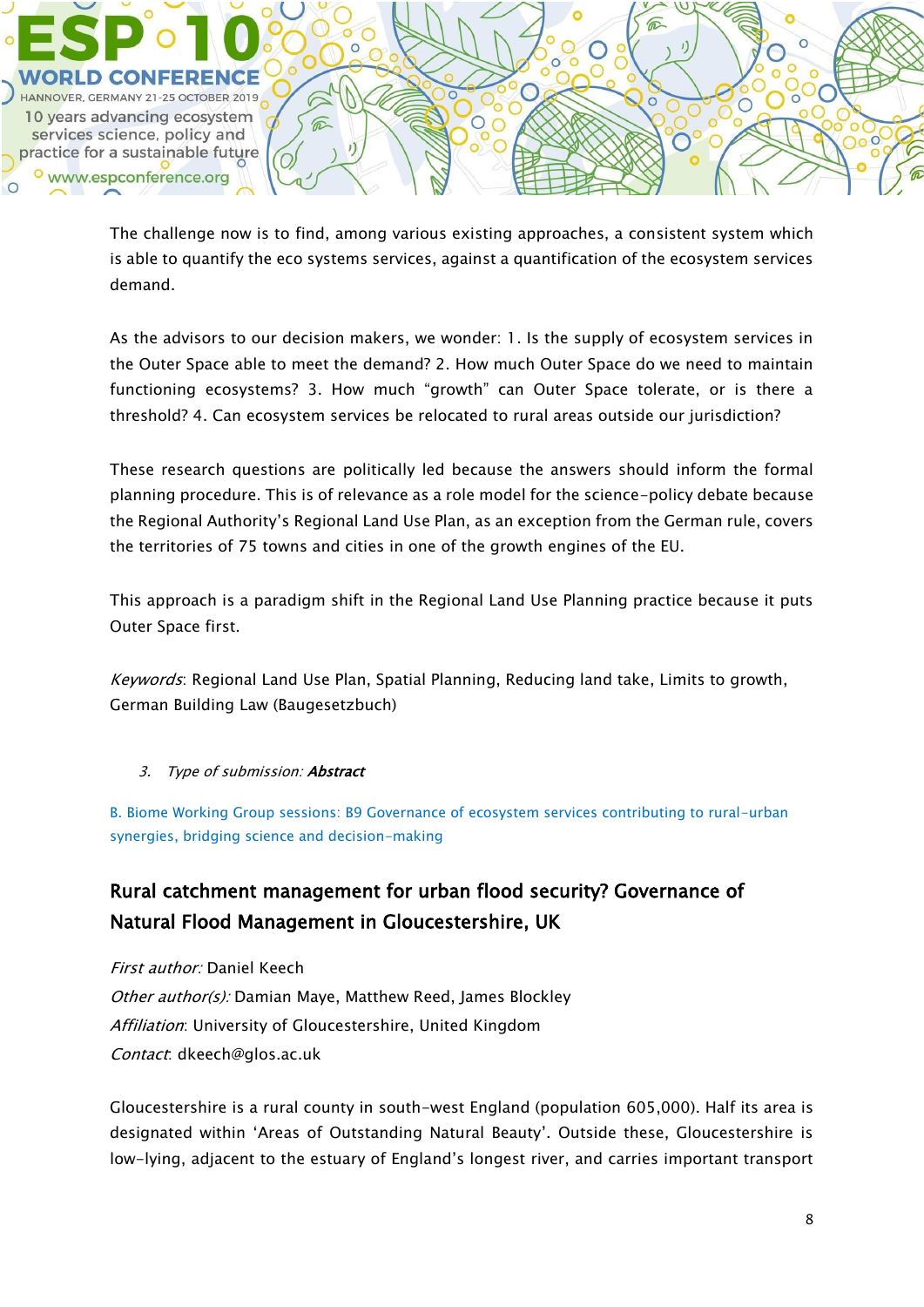HANNOVER, GERMANY 21-25 OCTOBER 2019 10 years advancing ecosystem services science, policy and practice for a sustainable future www.espconference.org

 $\widehat{\mathbb{C}}$ 

networks to regional cities - Cardiff, Birmingham and Bristol. Developments for substantially more homes and businesses are planned. Questions emerge about how economic and mobility advantages of building in the flood plain can be balanced with environmental challenges: rising sea levels, soil erosion and water pollution including from agricultural run-off in higher-lying areas, flood risk policies that allocate limited resources to urban areas for expensive 'hard' interventions. Such challenges follow two recent, catastrophic floods that affected thousands of mainly urban residents.

Improving the governance of eco-systems synergies between rural and urban places is a key objective of the H2020 project ROBUST (www.rural-urban.eu). ROBUST's structure includes Living Labs, designed to test new models of governance and policy development, raising questions such as:

• How can successful but localised catchment-based natural flood management (ie. mimicking natural processes in flow control) be expanded and linked to urban sustainable urban drainage systems (SuDS)?

• How viable is it to restrict development in rural landscape character areas that also reveal water pollution and flood risks linked to rural land management practices?

• What governance methods other than direct PES (e.g. development levies or agricultural tenancy contracts) could be effective to incentivise land management in favour of natural capital and reduce urban flood risks?

• How can local authorities with fixed borders and associated democratic mandates develop ESS solutions when (in this case) local watercourses start or end far away?

This presentation will share experiences of how Gloucestershire's Living Lab has tried to create an experimental space to allow ESS innovations and governance.

Keywords: Natural flood management, rural-urban synergies, Living Labs, governance experiments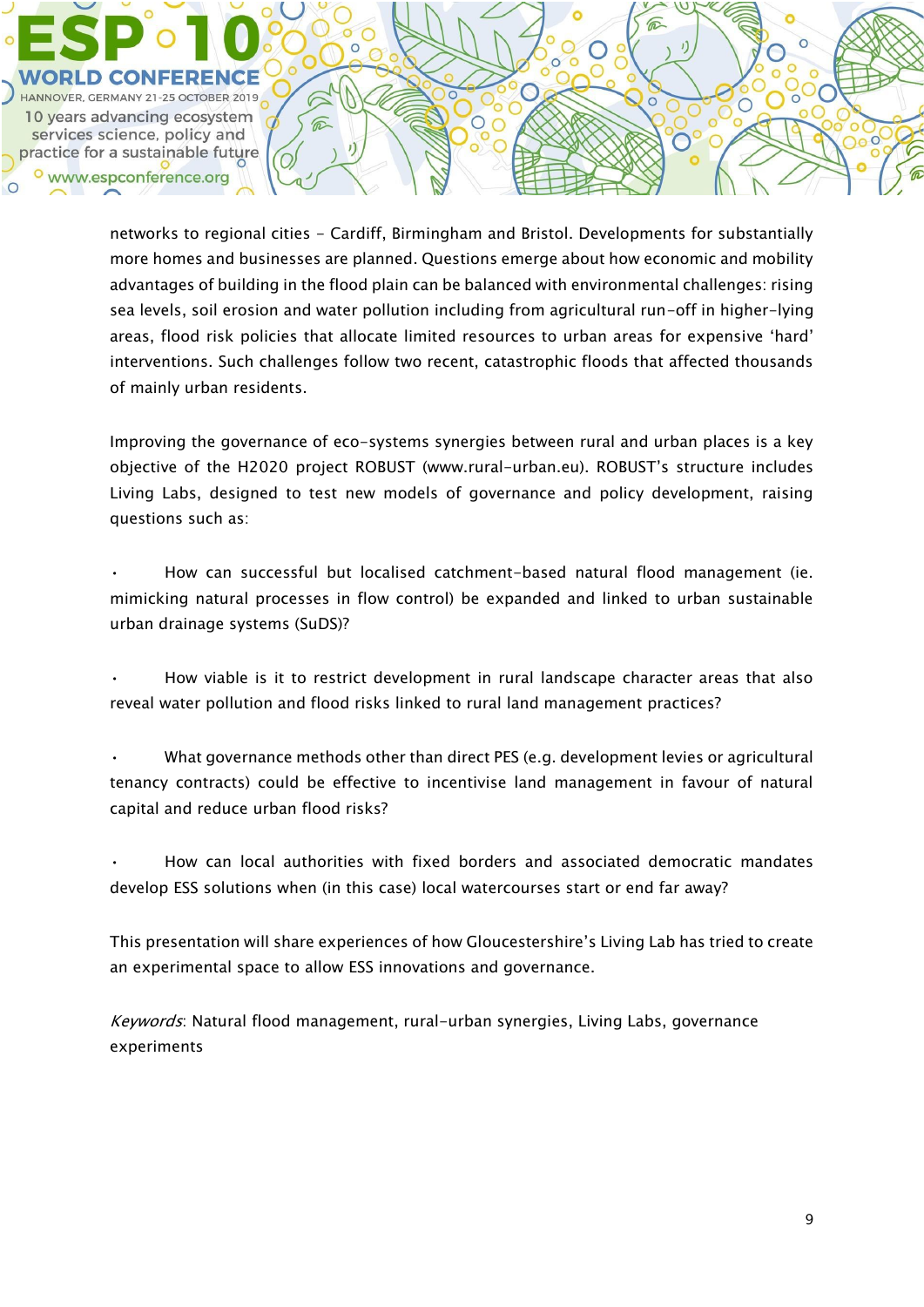![](_page_9_Picture_0.jpeg)

#### 4. Type of submission: Abstract

B. Biome Working Group sessions: B9 Governance of ecosystem services contributing to rural-urban synergies, bridging science and decision-making

# Seeing beyond the own fence – what makes integrated thinking and management of the city THE MISSION and can it be the mission possible?

First author: Kinga Krauze Other author(s): Renata Włodarczyk-Marciniak Affiliation: ERCE PAS, Poland Contact: k.krauze@erce.unesco.lodz.pl

Current push for increasing resilience to climate change of both urban and rural systems, achieved at low-cost and with reduced footprint, thus through strengthening natural feedbacks, should have already brought us – the users of the space – back to the idea of nature connectivity and urgency of truly integrated environmental management. In the case of the city this integrated and systemic approach means sustaining urban – rural gradients, linkages and synergies.

Indeed there are efforts to protect cities green rings, maintain rural landscape functionalities within urban fabrics and raise appreciation for services eliminated from the cities some when in their history (e.g. pest regulation). Simultaneously however rural landscape undergoes simplification and resemble more and more city settings so both systems meet each other in the suburbs. There are also two other questionable aspects of respecting ecosystem synergies and integrity: water management and biodiversity. In both cases cities become rather entities cut off from their background, while citizens and decision makers keep discussing how much uncertainty and wildness should be allowed in the proximity.

The hereby presentation tackles some mechanisms standing behind the ambiguity of our perceptions of (un)desirable urban-rural synergies and emerging drivers of landscape changes. It presents two socio-ecological studies of the Central Poland – the City of Łódź and the Pilica River catchment. Despite being 60 km distant, both sites act as donors of water related ecosystem services to each other. The series of surveys, stakeholder mappings and finally cascading threshold model by Kinzig et al. (2006) were applied in order to reveal how much landscape elements and related services are going to be preserved for the future due to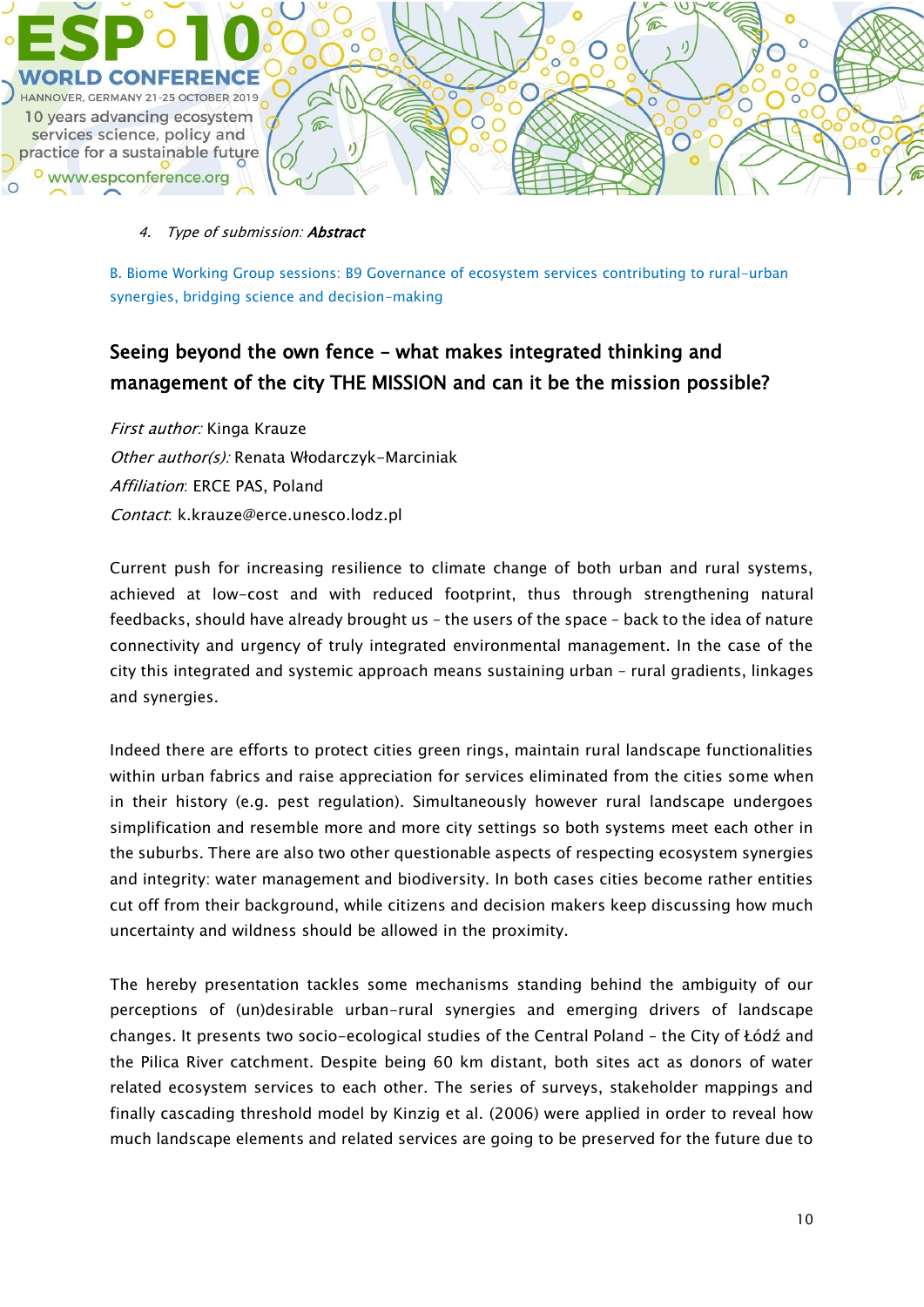![](_page_10_Picture_0.jpeg)

human appropriation, and how policy, decision makers' attitudes and management approaches influence ecosystem service trends.

Keywords: rural-urban synergies, ecosystem service transfer, integrated water management, people attitudes

#### 5. Type of submission: **Abstract**

B. Biome Working Group sessions: B9 Governance of ecosystem services contributing to rural-urban synergies, bridging science and decision-making

# Assessing the economic impact of invasive species by bridging ecosystem services accounts to economic models

First author: Alessandra La Notte Other author(s): Domenico Pisani, Alexandra Marques Affiliation: Joint Research Centre, Italy Contact: alessandra.la-notte@ec.europa.eu

Ecosystem services underpin the functioning of societies and their economies. In the last decades, humankind has experienced great increases of economic prosperity, at the expense of the quality of ecosystems and their capacity to provide services. A way to account for the economic consequences generated by changes in ecosystem services flow is to bridge ecosystem services (ES) accounts with macroeconomic models. Integrated accounting systems offers this concrete possibility by employing for ES, the same framework and mechanism used in building economic accounts. ES accounts are in fact built as satellite accounts of the core System of National Accounts. The bridging procedure we would like to propose has been tested for a case study concerning the presence of an invasive species (vespa vellutina). This alien wasp generates a decrease in the pollination service actual flow that in turn affect the available production of pollinator-dependent crops. The availability of pollination accounts allow to estimate the missed gain and hypothetical loss generated by the wasp and as a consequence the shocks in the production of specific crops in specific regions of Europe. For the ES side, we used the Integrated system for natural Capital Accounts (INCA). For the economic side, we used the Global Trade Analysis Project (GTAP). Results at national and international levels are shown and analyzed for different sets of economic variables. This case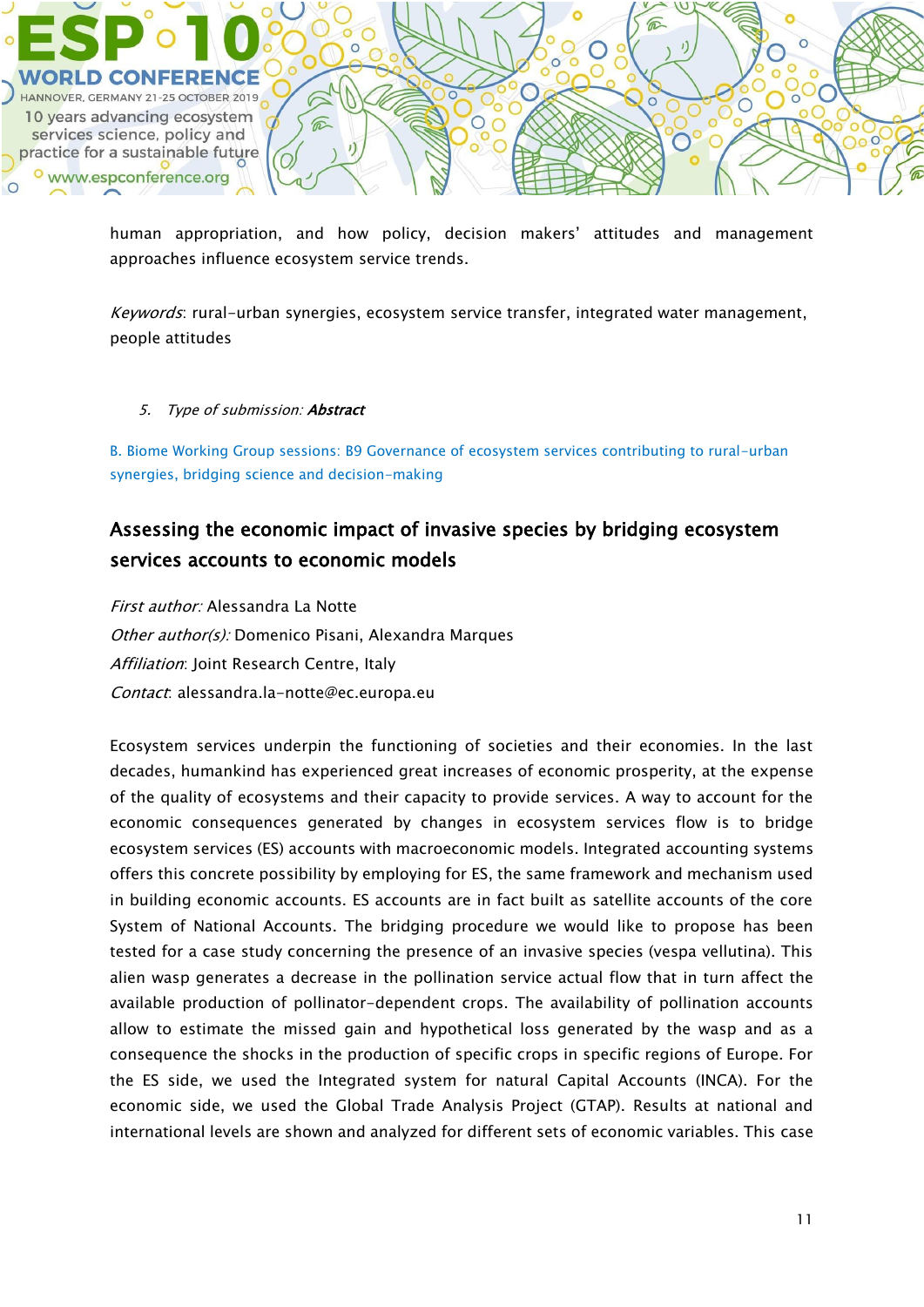![](_page_11_Picture_0.jpeg)

study represents a first simple application of an promising approach that for different ES might require different levels of complexity.

Keywords: Invasive species, crop pollination, economic impact, ecosystem services accounting, general equilibrium models

#### 6. Type of submission: Abstract

B. Biome Working Group sessions: B9 Governance of ecosystem services contributing to rural-urban synergies, bridging science and decision-making

# Unlocking and Securing Ecological Infrastructure Investments: the needs and willingness for investments and institutional support mechanisms

First author: Malukhanye Mbopha Other author(s): Christo Marais, Theo Kleynhans, Karen Esler Affiliation: Conservation Ecology & Entomology, Faculty of AgriSciences, Stellenbosch University, South Africa Contact: msmbopha.mbopha@gmail.com

Ecological Infrastructure (EI) is a natural and near-natural functioning ecosystem that delivers a range of essential services to humankind, such as mountain catchments, wetlands, coastal dunes, fynbos and riparian corridors. In a world where Ecological Infrastructure is underinvested, rapid degradation and threats such as unsustainable veld fire regimes, droughts, climate change, and invasive alien plants persist to dominate the ecological landscape. Government restoration programmes have been introduced to encourage protection of Ecological Infrastructure, biodiversity, and natural resources. However, the realisation of inadequate funding currently dedicated to the maintenance and restoration of Ecological Infrastructure nationwide has led to the need to scale up and unlock public and private sector investments in order to augment ecosystem-based management interventions. This study conducts a systematic literature review at a global scale to (1) understand the drivers behind decisions to invest in Ecological Infrastructure, (2) understand the willingness of private landowners to participate and contribute to investments and the (3) institutional support mechanisms in place to encourage investments. Results suggest that the need to invest is driven by degradation of Ecological Infrastructure and the urgency to meet environmental sustainability goals. The willingness to invest and to participate is stimulated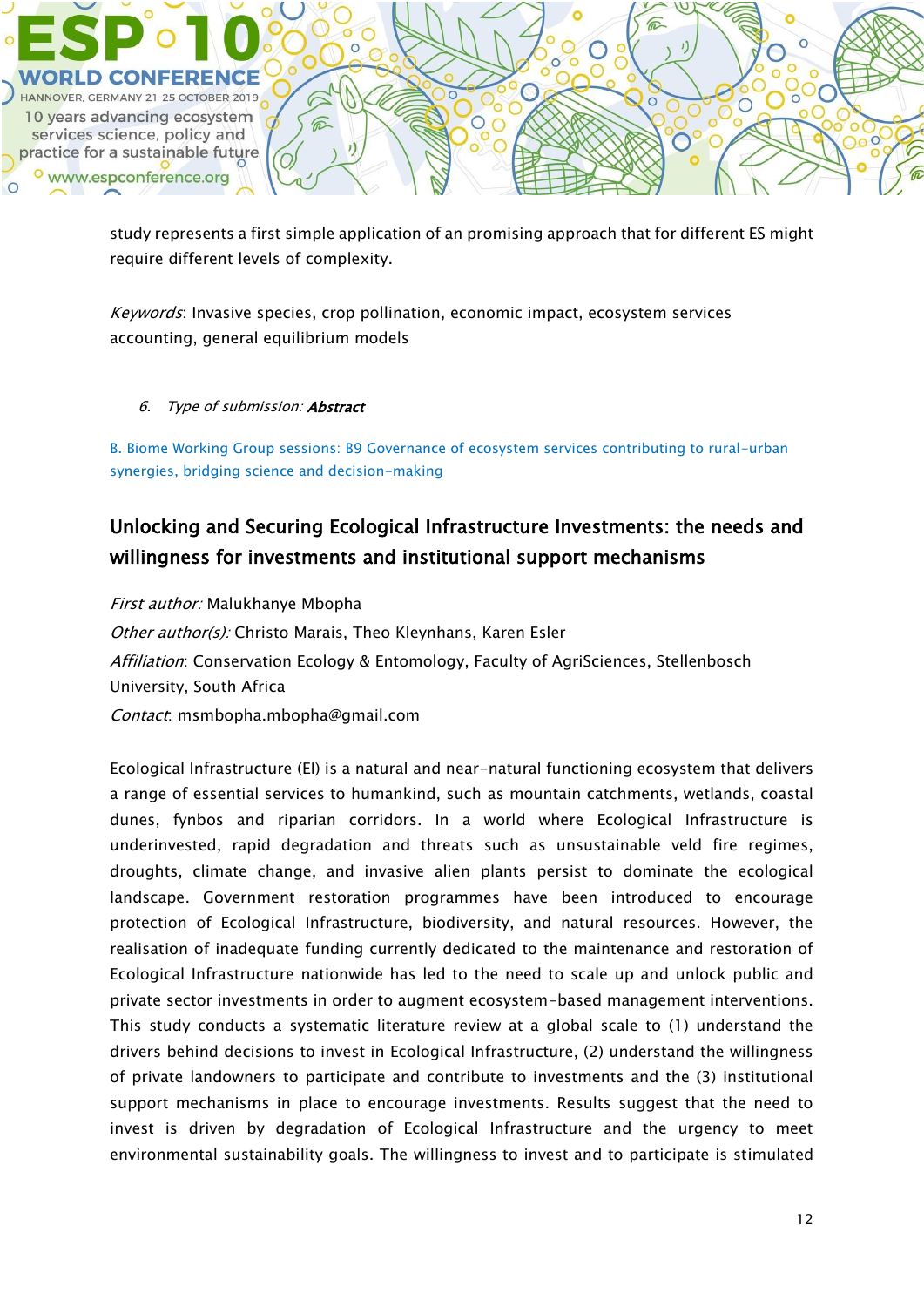by the use of economic-based policies and compensatory mechanisms. Public-private partnerships, public policy, and market-based conservation instruments are institutional arrangements executed to protect Ecological Infrastructure. The study contributes to the EI investment research agenda by recommending coordinated efforts to encourage EI investment from both public and private partners. These measures will help to secure financial resources, mobilise investments and reform policies.

 $\widehat{\mathbb{C}}$ 

 $\epsilon$ 

 $\bigcirc$ 

 $\overline{O}$ 

Keywords: Ecological Infrastructure, Investments, Funding mechanisms, Partnerships

#### 7. Type of submission: **Abstract**

HANNOVER, GERMANY 21-25 OCTOBER 2019

10 years advancing ecosystem

services science, policy and practice for a sustainable future www.espconference.org

> B. Biome Working Group sessions: B9 Governance of ecosystem services contributing to rural-urban synergies, bridging science and decision-making

# Impacts of land use (governance) on ecosystem services in the urban-rural nexus

First author: Markus Meyer Other author(s): Andrea Früh-Müller Affiliation: Research Group on Agricultural and Regional Development, Netherlands Contact: markus.a.meyer@gmail.com

Land consumption for traffic and settlement areas considerably increases globally. An additional side-effect, which is less in focus, is the associated decline of agricultural land (e.g., in Germany and other parts of Europe). This trend is countered by an increasing demand for regional agricultural products in urban agglomerations. However, in rural areas of several countries (e.g., Germany) the agricultural space is increasingly required for purposes of urban areas other than food production (e.g., ecological compensation). Rural areas partly provide land for the legally required ecological compensation of settlement development in urban agglomerations. Impacts of these settlement-driven land-use changes on equal living conditions and ecosystem service provision are hardly assessed in a spatially explicit manner and in the urban-rural nexus.

Using the metropolitan region of Nuremberg as an example, we analyze (i) the drivers of landuse change on previous agricultural land, (ii) how impacts on the spatial configuration of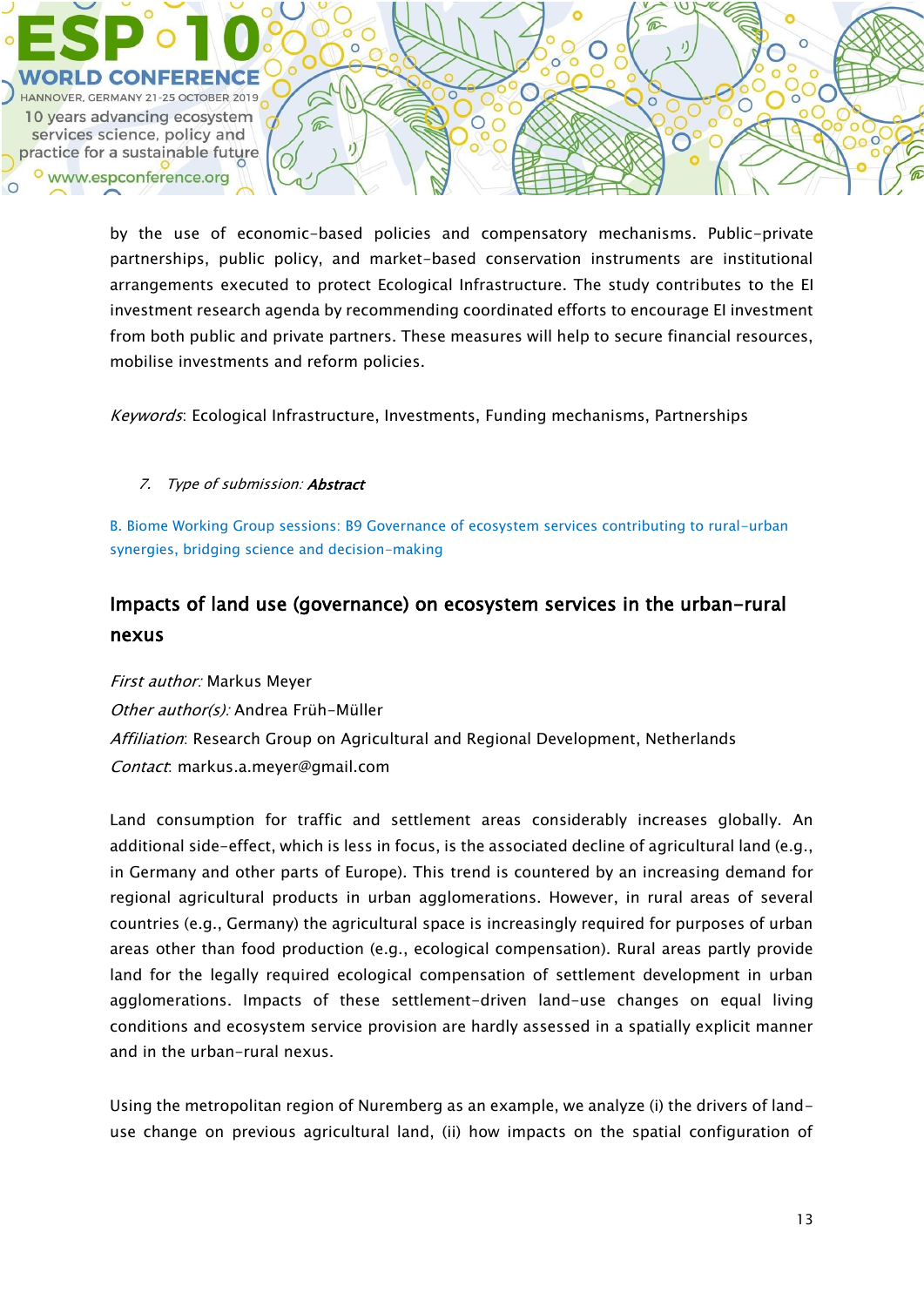![](_page_13_Picture_0.jpeg)

ecosystem services can be measured, and (iii) which governance instruments could increase land-use efficiency.

First results for the last three decades show a decline in agricultural land predominately in rather remote rural areas. Main drivers for the loss due to settlements are population growth, biophysical conditions but also farm structure related parameters such as the likeliness of farm succession. Main drivers for the loss due to ecological compensation (e.g., forest regrowth) are mostly biophysical drivers and lease prices, i.e., the value of the land. Existing governance instruments such as regional planning show a rather weak impact on agricultural land-use change.

Keywords: urban-rural nexus, land-use change, ecosystem services, ecological compensation, land consumption

### 8. Type of submission: **Abstract**

B. Biome Working Group sessions: B9 Governance of ecosystem services contributing to rural-urban synergies, bridging science and decision-making

# Policy Coherence in Green Infrastructure management: insights from six European case studies

### First author: Dieter Mortelmans

Other author(s): Julie Chaurand, Thierry Onkelinx, Thomas Fickel, Marion Mehring, Francis Turkelboom, Jiska Van Dijk, Monika Suskevics

Affiliation: INBO, Belgium

Contact: dieter.mortelmans@inbo.be

Policy assessment has traditionally been studied by assessing how well single policy instruments are achieving their respective objectives. Interaction between policy instruments is often not taken into account or very succinctly. This creates potentially flawed results since a given policy instrument might be performing very well but also negatively influence the objectives and results of several other policy objectives.

It seems there is no tool available to analyse policy coherence at territorial level in an easy and coherent manner. In practice such analysis is often done based on lengthy qualitative reviews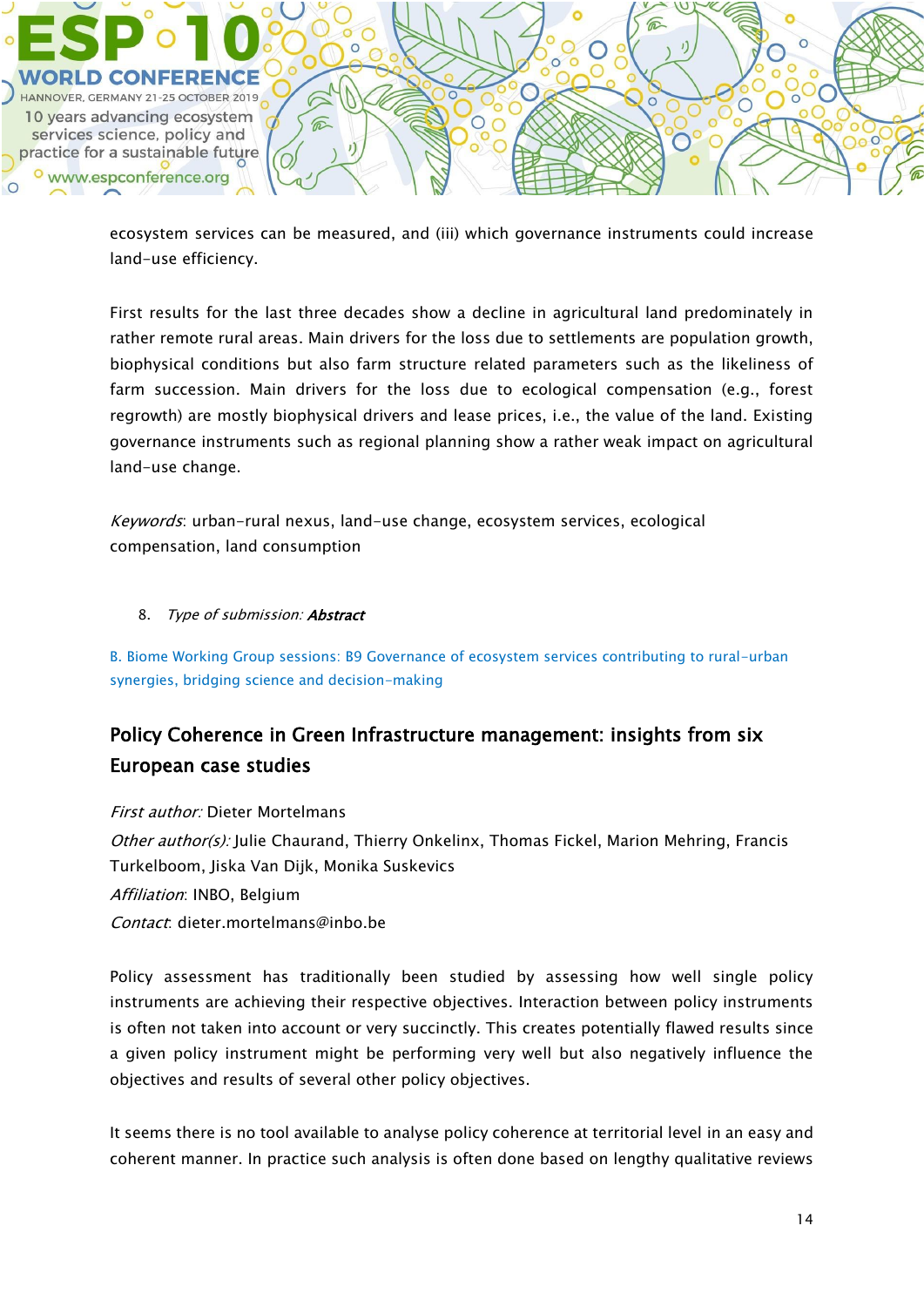HANNOVER, GERMANY 21-25 OCTOBER 2019 10 years advancing ecosystem services science, policy and practice for a sustainable future o www.espconference.org

> listing relevant policy instruments and their impacts. Such methods however fail to produce clear overviews and as a result are often too complex for policymakers to be readily used. Also they fail to address synergies and conflicts between policy instruments in a comparable manner.

 $\circ$ 

 $\widehat{\mathbb{C}}$ 

 $\epsilon$ 

To address this, we developed a Policy Coherence Analysis (PolCoA) tool and tested it in six European case studies from the Biodiversa project (IMAGINE) on Green Infrastructure (GI). We used a participatory approach with matrices to carry out an expert based PolCoA. For each case study we collaboratively determined (i) the GI challenge faced by stakeholders and identified (ii) key policy instruments, (iii) GI elements (e.g. hedges, grasslands) and (iv) ecosystem services and socio-ecological functions (e.g. erosion prevention, economic viability of farms, etc) associated with this challenge. Local policy experts scored (on a 7 item Likert scale) the impact of each policy instrument on each of these GI elements and functions. Then, they scored also the synergies and conflicts between the policy instruments. The result is a concise overview of policy coherence at case study level creating a shared knowledge basis and allowing policymakers to quickly pin-point issues and opportunities, and supporting focused deliberation. Additionally it provides the foundation for a policy coherence indicator on given issues (e.g. GI policy).

Keywords: policy coherence, green infrastructure, ecosystem services, policy assessment, biodiversity

### 9. Type of submission: **Abstract**

T. Thematic Working Group sessions: T18c Governance of ecosystem services for rural-urban synergies: bridging science and decision-making

## Circular Farming as Guiding Principle for ESS Delivery

First author: Henk Oostindie Other author(s): Bart van der Marken Affiliation: Wageningen University, Rural Sociology Department, Netherlands Contact: henk.oostindie@wur.nl

Recently Dutch Ministry of Agriculture and Food launched Circular Farming as a novel guiding principle to sustain national food system, including its wider ESS delivery performances. Already a few year earlier, as part of various national policy bodies, the same ministry

ŏ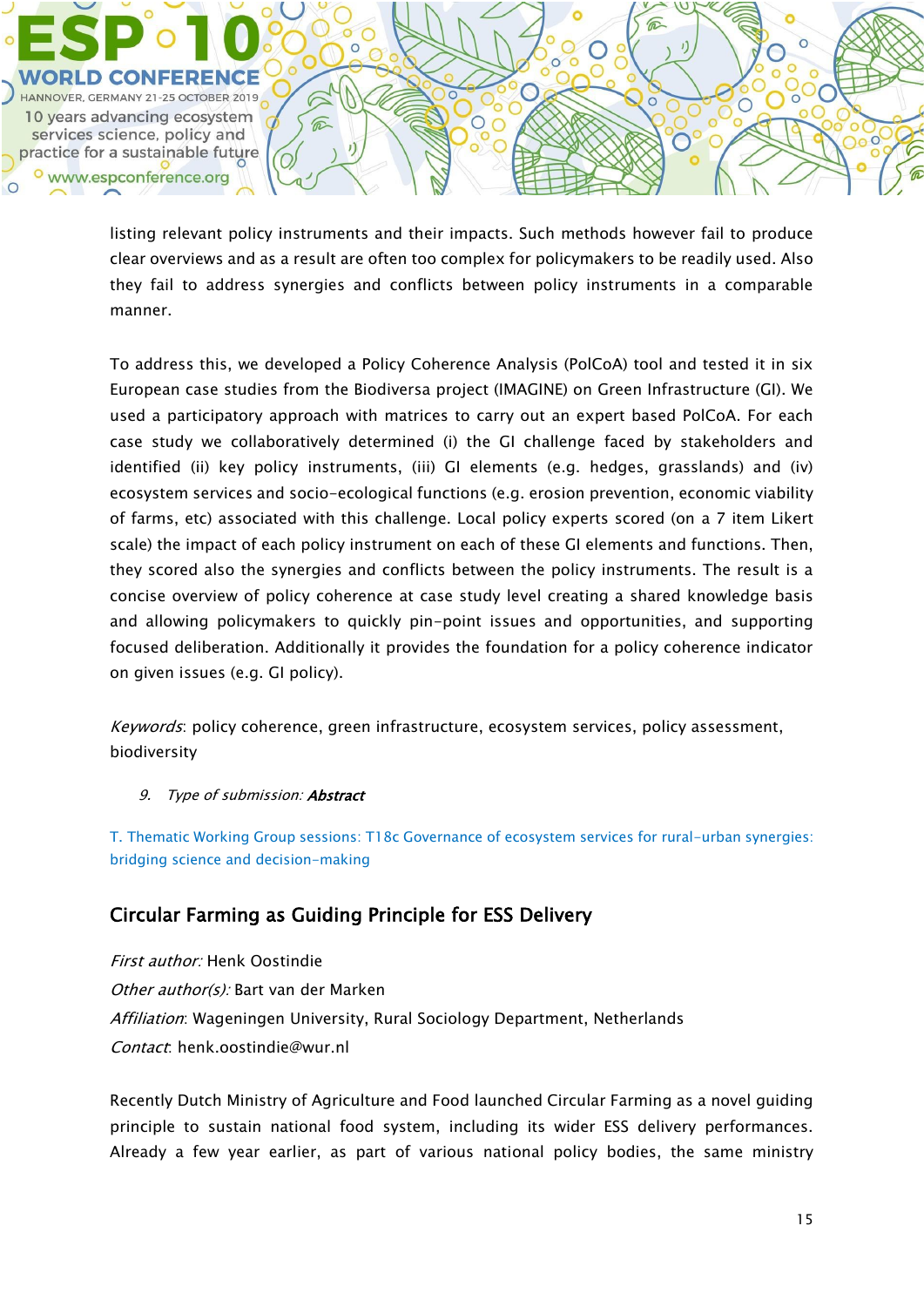![](_page_15_Picture_0.jpeg)

participated in national decentralization of spatial planning and environmental policy with the introduction of the so-called Environment and Planning Act (EPA). EPA aspires to contribute to more tailor-made, integrative and participatory policy making in the Netherlands. Especially based on empirical material from Ede Municipality, located in the heart of the Netherlands, this paper will give an impression of the regional characteristics and outcomes of these partly overlapping policy dynamics with major implications of Dutch governance of rural ESS delivery. Overall this will result in following principle conclusions: 1) Viewpoints on how to operationalize Circular Farming may differentiate, going along with more or less substantial improvement of agriculture's ESS performances; 2) Circular Farming may impact in different ways on rural-urban relations; 3) Particularly rural business models that combine circularity with multifunctionality succeed to improve ESS performances in Ede's setting; 4) Intra-regional differences in rural business models make it a challenging task to incorporate Circular Farming Ideas in municipal EPA implementation; 5) Novel governance arrangements and space for policy experimentation are critical components in making Circular Farming a guiding notion that indeed may be helpful to improve agriculture's ESS performances and to realize wider municipal policy ambition to preserve, maintain and actively re-create mutual beneficial ruralurban relations.

 $\epsilon$ 

 $\circ$ 

Keywords: Circular Farming, Eco-System Services, Governance, Rural-Urban Relations

#### 10. Type of submission: Abstract

T. Thematic Working Group sessions: T18c Governance of ecosystem services for rural-urban synergies: bridging science and decision-making

## Multi-scale planning for ESS enhancement

 $\widehat{\mathbb{C}}$ 

First author: Carlos Pina

Other author(s): Alexandra, Almeida, Isabel, Loupa Ramos, Maria Rosario, Partidario Affiliation: Comissão de Coordenação e Desenvolvimento Regional de Lisboa e Vale do Tejo, Portugal

Contact: mariapartidario@tecnico.ulisboa.pt, carlos.pina@ccdr-lvt.pt

Multi-scale planning plays a potential role in enhancing EcoSystem Services (ESS). Through spatial planning connecting multiple scales (regional and local), and multiple territories (urban and rural), ecosystems can be spatialized in ecological networks or green infra-structures,

ŏ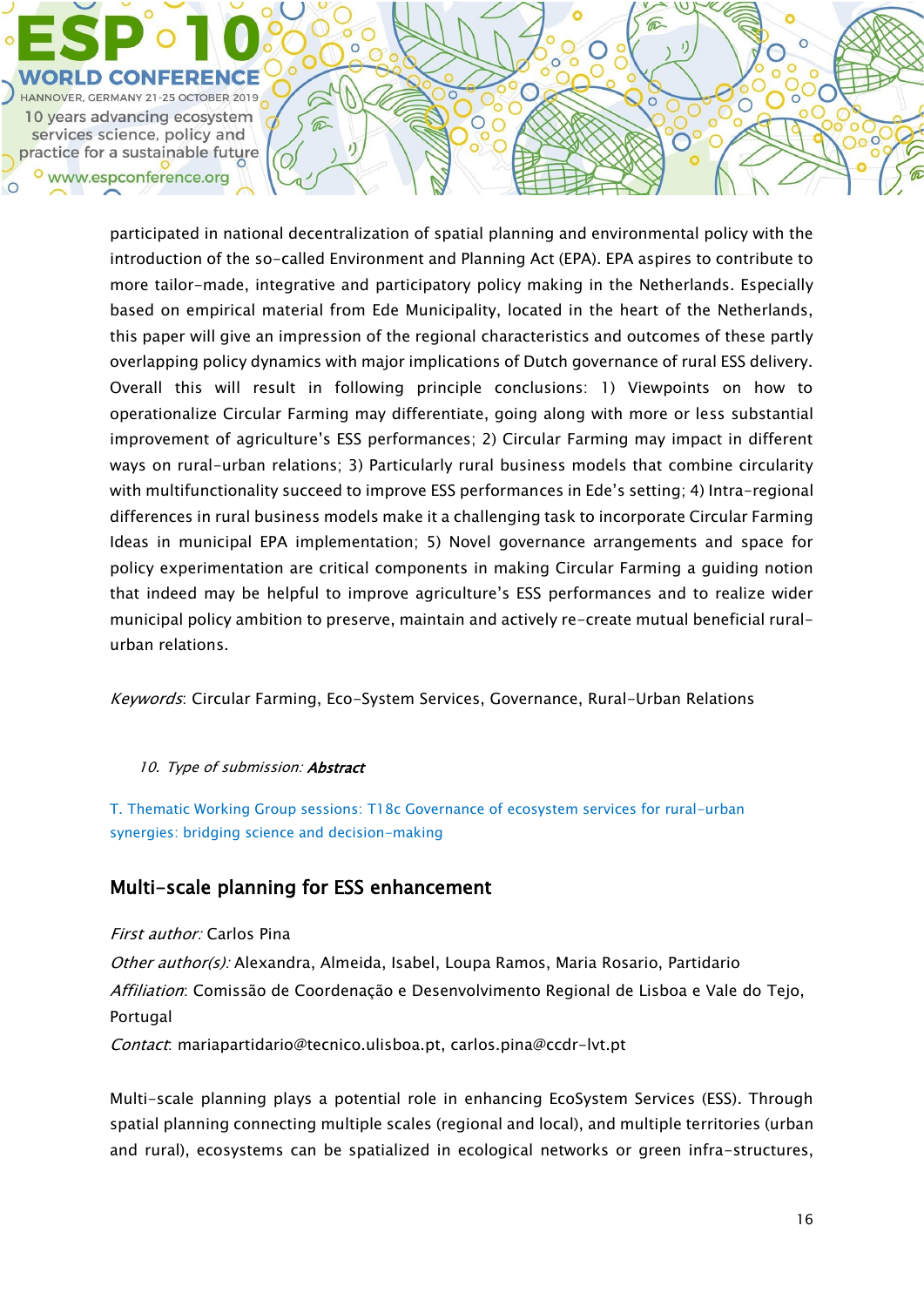HANNOVER, GERMANY 21-25 OCTOBER 2019 10 years advancing ecosystem  $\widehat{\mathbb{R}}$ services science, policy and  $\mathbf{I}$ practice for a sustainable future o www.espconference.org  $\bigcap$ 

> interpreted in relation to services effectively or potentially provided, and integrated in policy decisions. Regional strategic directions incorporating natural capital and ESS priorities unfold at local levels, with ESS inherently part of spatial decisions for land use, using the green infrastructures as the multiple level interacting element.

 $\circ$ 

 $\epsilon$ 

⋒

ŏ

 $\overline{O}$ 

This process is however quite complex and raises methodological and political challenges. Multi-level decision-making opens up to a multitude of interactions influenced, or determined, by various agents, sectors, values and priorities. In addition, converting priorities represented at 1:100.000 to a 1:25.000 scale (or more) entails more than simple spatial design, as it requires an understanding and adaptation of the national or regional priority values, often in conflict with local development ambitions.

This presentation will show that decisions at local level do not necessarily use ESS as the multiple level interface platform between decision-making levels, possibly because ESS is often seen from its delivery and not, also, from its demand side. In the context of the ROBUST European research project several living labs are looking into the use of ESS to enhance rural and urban synergies. The experience of the Lisbon Metropolitan Area, one of the 11 living labs, is used to address the following questions: 1. How does decision-making at local scale enable strategic objectives defined at regional scale? 2. Should ESS be defined at regional level and be specified at local level, or should it be identified at local level and then be aggregated at regional level? and 3. How to consider ecosystem services framework into local planning practice as a backbone in urban-rural synergies.

Keywords: Multi-scale planning, Eco-System Services, Governance, Rural-Urban Relations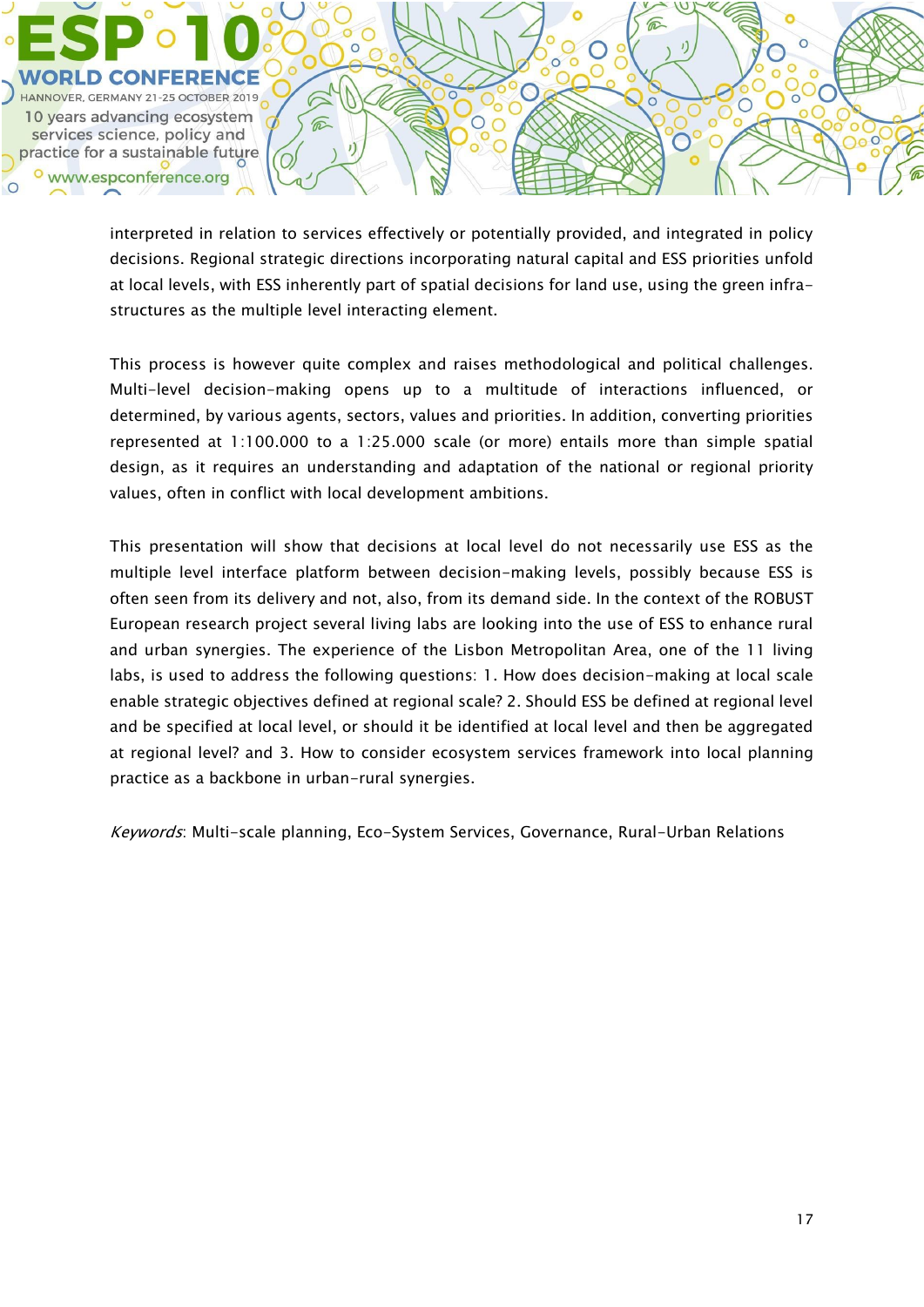![](_page_17_Picture_0.jpeg)

#### 11. Type of submission: Abstract

B. Biome Working Group sessions: B9 Governance of ecosystem services contributing to rural-urban synergies, bridging science and decision-making

# Advancing ecosystem services through multi-sectoral approach in the landscape continuum of the CDO Riverbasin, Mindanao, Philippines

First author: Hilly Ann Quiaoit Affiliation: CDO Riverbasin Management Council, Philippines Contact: rhamq@yahoo.com

With the increasing role and relevance of multi-actors on landscape management, the Cagayan de Oro River Basin Management Council (CDORBMC) is a model of a multi-stakeholder platform in environmental governance encompassing rural uplands to downstream urban areas in the CDO Riverbasin, Mindanao, Philippines.

This paper highlights the integrated role of ecosystem services on provision of water and regulating flooding in connecting the upland local government units (Libona, Baungon and Talakag) with the downstream city (Cagayan de Oro). It recognizes the importance of protecting the source using different models of restoration (rainforestation, slope and riparian buffer restoration, Calliandra forest succession).

The emerging financial tool for environmental restoration in the riverbasin adopts Payment for Ecosystem Services (PES) using various modalities in the interconnected landscape. The upland indigenous tribe Miarayon-Lapok-Lirongan-Tinaytayan Tribal Association covers restoration in their ancestral domains to prevent soil erosion and flooding downstream. The Talama Fund is an insurance fund for the headwater Kitanglad Guard Volunteers. A Sacred Customary Compact of the Unifrutti Philippines partners the Talaandig Tribe in the use of their ancestral lands for planting banana and pineapple. In the policy advocacy, the local government units provide ordinances in safeguarding ecosystem. In Cagayan de Oro, PES is in its final stages on ensuring the sustainability of water supply for the restoration of the watersheds within city and in the riverbasin. The adjacent Libona has revised its PES ordinance to ensure watershed protection and restoration. Talakag has put its PES ordinance on water protection on hold until its waterworks are complete. Baungon is still in a quagmire on what ecosystem service to push.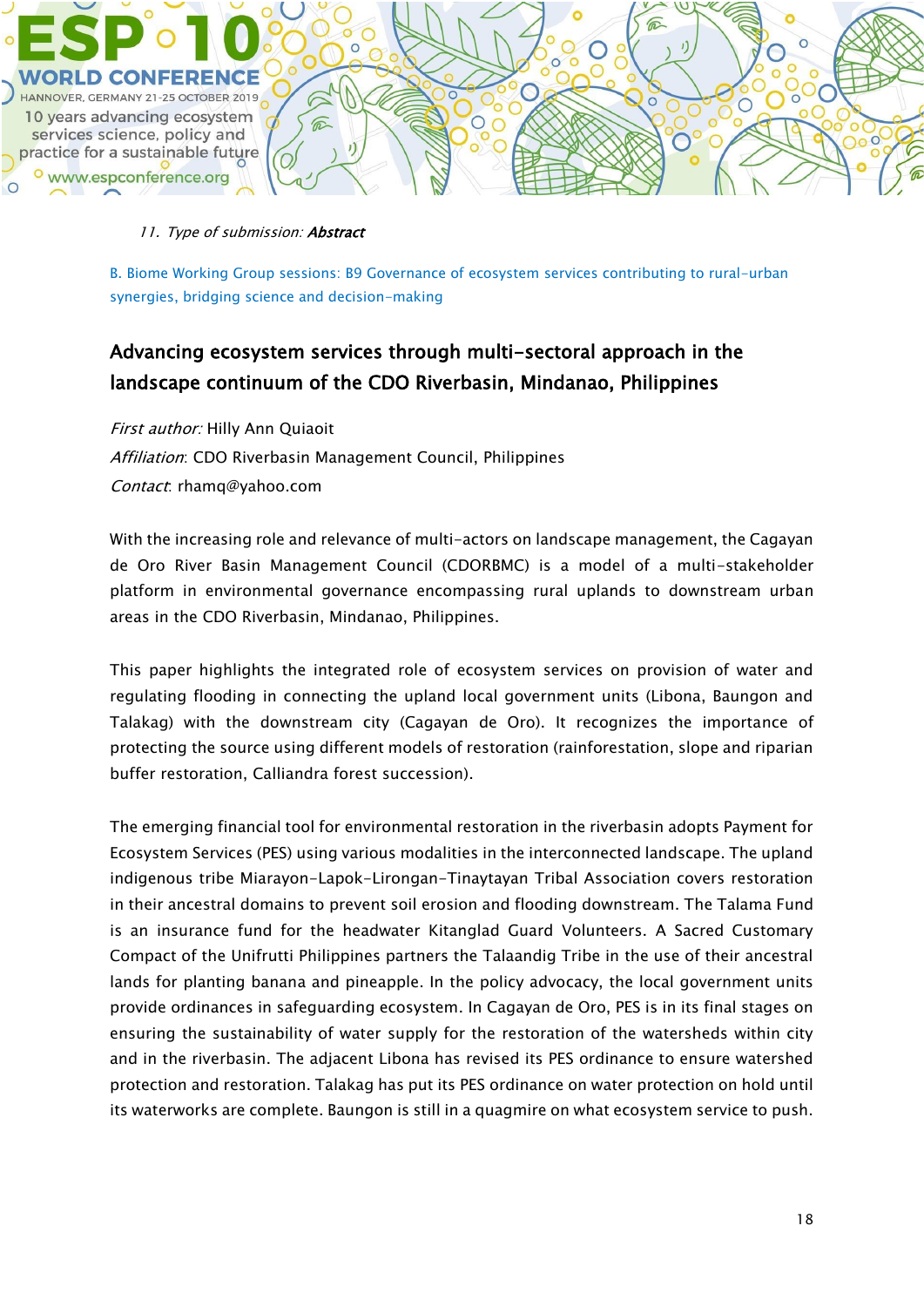![](_page_18_Picture_0.jpeg)

This papers shows that even with diversity of interest and players, if there is a shared common vision for the environment using integrated lens, all are committed working for the interdependence of nature and people.

Keywords: payments ecosystem services, riverbasin, multisectoral approach, interconnectivity

### 12. Type of submission: Abstract

B. Biome Working Group sessions: B9 Governance of ecosystem services contributing to rural-urban synergies, bridging science and decision-making

# Instruments for Implementing Ecosystem Services - Analysis of national instruments suitable to integrate ES in environmental governance / decision making

First author: Matthias Riedel Other author(s): Stefan Marzelli, Linda Szücs Affiliation: ifuplan - Institute for Environmental Planning and Spatial Development, Germany Contact: matthias.riedel@ifuplan.de

Ecosystem Services (ES) are one of the main pillars of a Green Economy in the Alps and a key driver of Alpine development. The main objective of the AlpES project (Mapping, Maintenance and Management of Alpine Ecosystem Services) was to implement the ES concept in practical issues, such as management and planning. A part of the project was to elaborate a common understanding of ES to be transformed into environmental governance models.

With the ES concept being largely developed and discussed in a scientific realm, the transfer of this knowledge into governance instruments is deficient.

Within the transnational project partnership AlpES examined this disparity through the identification and assessment of existing instruments already implementing or being appropriate for the implementation of the ES concept. Instruments can be a variety of tools required by legislation or motivated by economic or societal impetus.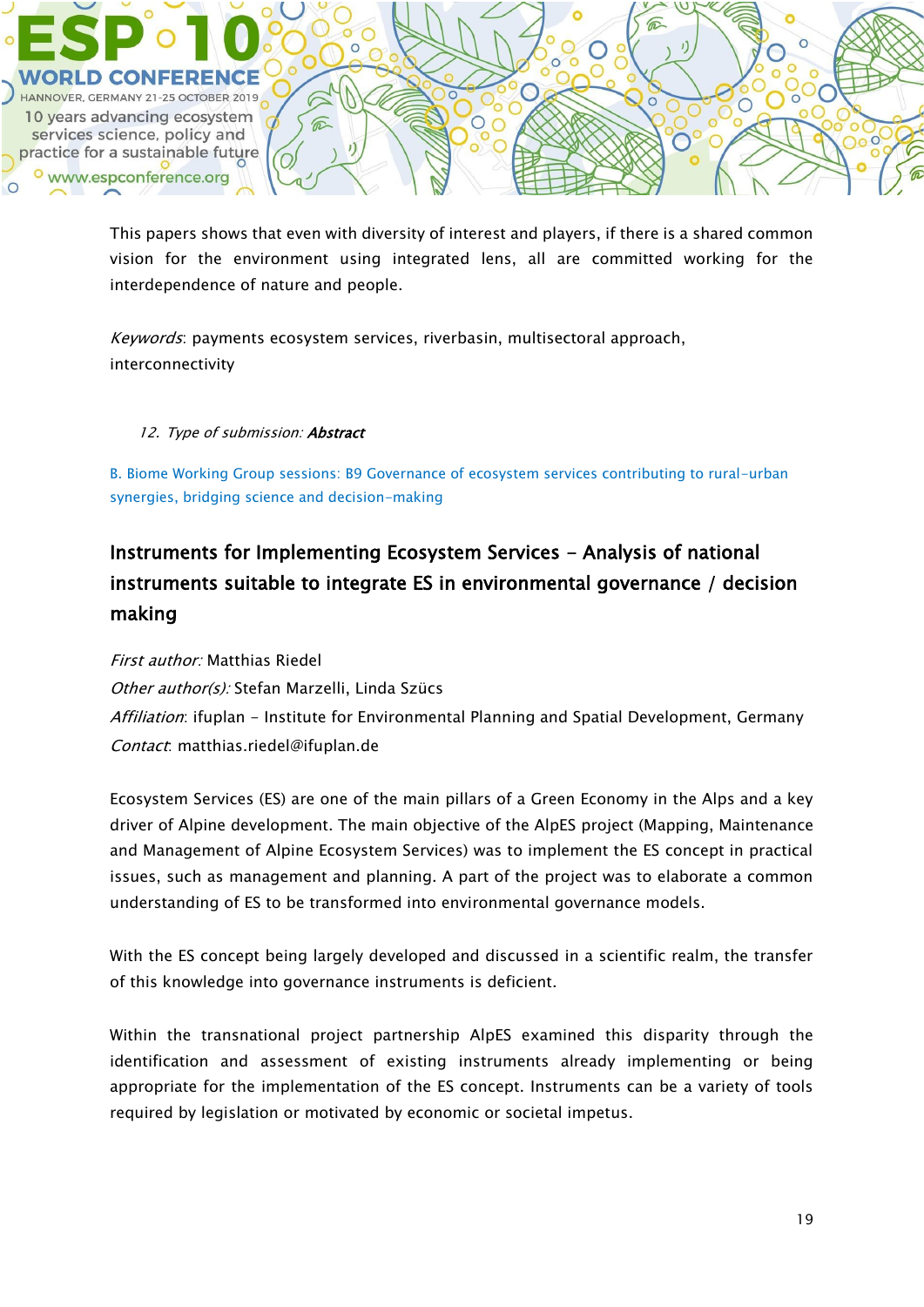HANNOVER, GERMANY 21-25 OCTOBER 2019 10 years advancing ecosystem services science, policy and practice for a sustainable future www.espconference.org

 $\widehat{\mathbb{C}}$ 

Next to the collection and characterisation of suitable instruments, the project partners from all Alpine EU-Member states and Liechtenstein were asked to provide information on public awareness towards ecosystems services and human well-being. Both formal and informal instruments were collected, reflecting a broad range of economic burdens and incentives via laws and regulations to voluntary cooperation commitments. The instruments were qualitatively evaluated according to the chances and limitations arising through the implementation as well as the added value generated through the ES concept. Furthermore conflicts and requirements for a transnational implementation of the instruments were assessed.

From the collected 125 instruments 59 were found to have at least a partly integration of the ES approach. The generated database provides a substantial insight into the different existing national and transnational instruments collected by ES researchers and ES management practitioners with a high potential of integrating and using the ES concept in governance and management decisions.

Keywords: instrument, governance, environmental management, database, Alpine Space

13. Type of submission: **Abstract** 

B. Biome Working Group sessions: B9 Governance of ecosystem services contributing to rural-urban synergies, bridging science and decision-making

# Spatial analysis of ESs as a tool for understanding and promoting rural-urban synergies in planning

First author: Massimo Rovai Other author(s): Maria Andreoli, Francesca Galli Affiliation: University of Pisa, Italy Contact: massimo.rovai@unipi.it

Population growth, urbanization and global trade currently threaten sustainability and resilience of territories. In this framework, the challenge is to identify settlement patterns able to reduce their ecological footprint through the development of virtuous interactions between urban spaces and both peri-urban and rural outer spaces.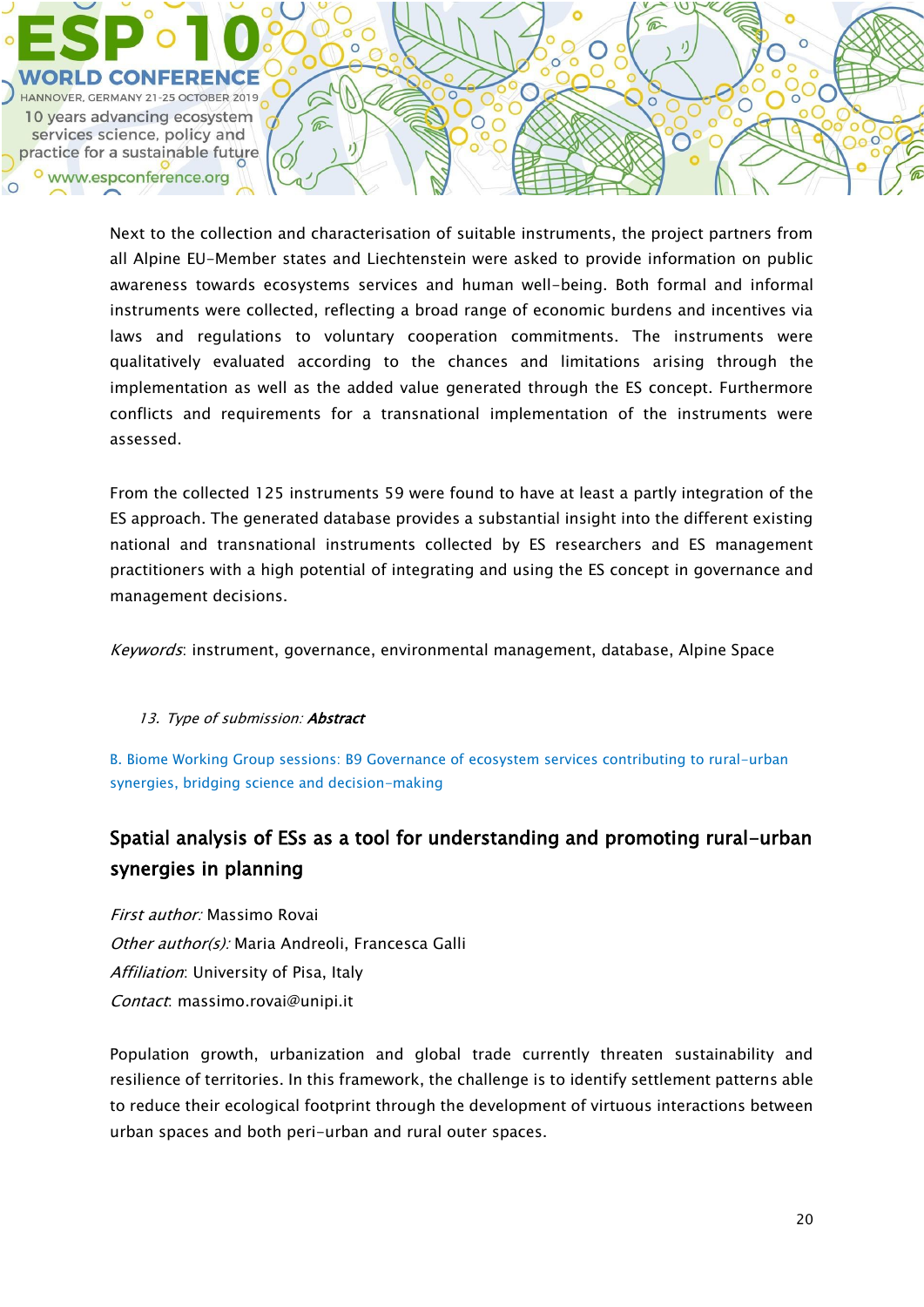HANNOVER, GERMANY 21-25 OCTOBER 2019 10 years advancing ecosystem services science, policy and practice for a sustainable future www.espconference.org

> In Italy, outer spaces are undergoing land consumption, degradation and abandonment phenomena as a consequence of expectations about urban land rent and growing difficulties in carrying out agricultural activities. Meanwhile, there is a growing citizen demand for new environmental, recreational and even rural-related services (e.g. the possibility of consuming local food, leisure, etc.).

 $\bigcirc$ 

 $\widehat{\mathbb{C}}$ 

 $\epsilon$ 

Ecosystem Service (ES) approach is valuable for assessing current quality of life for urban settlement planning since it is able to highlight the key role of green open spaces and relationships between urban, peri-urban and rural areas in the provision of Ecosystem Services (ESs) to urbanised areas.

Within the context of the EU project ROBUST (http://rural-urban.eu/), the authors develop a reflection on the role that ESs can play in generating "new localities", where physical spaces assume the configuration of relational spaces that allow the creation of new values, perceptions and identities based on a strong synergy between urban and rural contexts.

The creation of these new "relational spaces" is based on the identification of the ESs that are most appropriate for enhancing the multifunctional role of rural, peri-urban and intra-urban areas. This requires: i) a preliminary definition of the territorial scale within which to explore and understand the phenomena of coexistence, overlap and competition between urban and rural functions; ii) a suitable mapping strategy.

The authors propose an integrated AMC-GIS approach, aiming to support urban planning by providing a three-dimensional spatial analysis of productive, protective and culturalrecreational ESs.

Keywords: Rural-urban synergies. ESs mapping, ESs planning

ŏ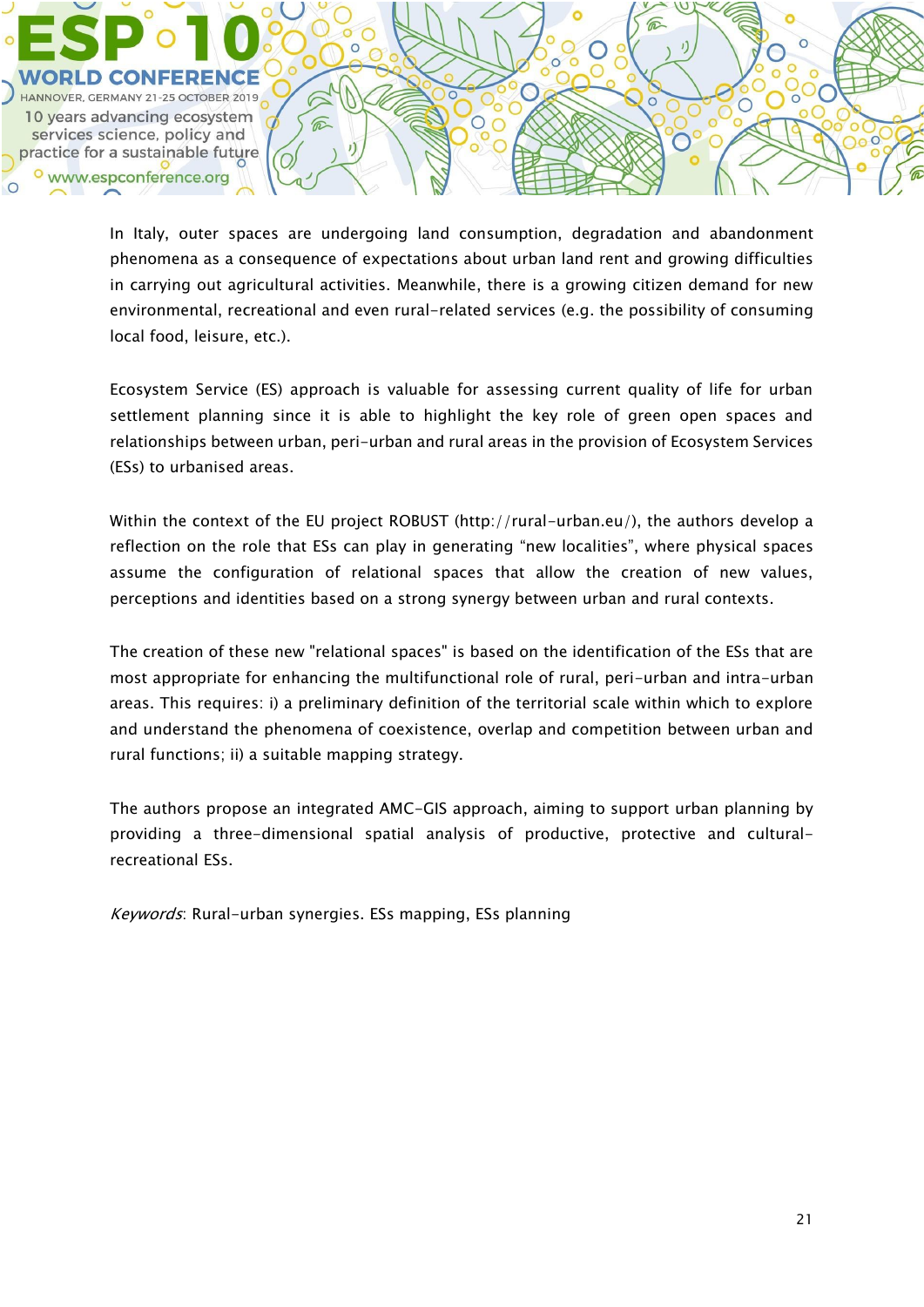![](_page_21_Picture_0.jpeg)

#### 14. Type of submission: Abstract

B. Biome Working Group sessions: B9 Governance of ecosystem services contributing to rural-urban synergies, bridging science and decision-making

# Urban and Regional Planning - Integration Capability of the Ecosystem Service Approach in Governance Structures

First author: Günden Savasci Other author(s): Dagmar Lezuo, Anne Heitmann Affiliation: Ifuplan, Germany Contact: guenden.savasci@ifuplan.de

The ÖSKKIP-project examines the capability for integration of ecosystem services (ES) in urban and regional planning. The study is carried out in two German test regions, the cities Munich and Rostock, and the surrounding urban hinterland. Presently the outstanding importance of ES is sometimes insufficiently taken into account in planning decisions. The project therefore focuses on the communication and integration of the ES approach into formal and informal planning procedures of urban and regional development.

In the project, formal and informal planning documents have been evaluated according to their integration capability of the ES approach. In a next step, the results of this investigation will be discussed with decision-makers and stakeholders in order to test the integration capability of the ES approach and to delineate formal and informal planning processes and governance structures.

Guiding questions of the project are: How do planning processes work? Where do they take place, who participates and how are decisions made? Can the ES approach be integrated into planning processes? Can a governance process be influenced by the integration of the ES approach or is the approach even able to establish new governance structures? Can governance processes be interconnected through the integration of the ES approach in favour of better integrated environmental planning?

The purpose of this project is not to look at ES separately but in an integrated way. It aims to identify the role and value of the ES approach in planning processes and to explore governance structures. Furthermore it examines if the ES approach can be a chance to bridge and connect different planning processes and establish new synergies.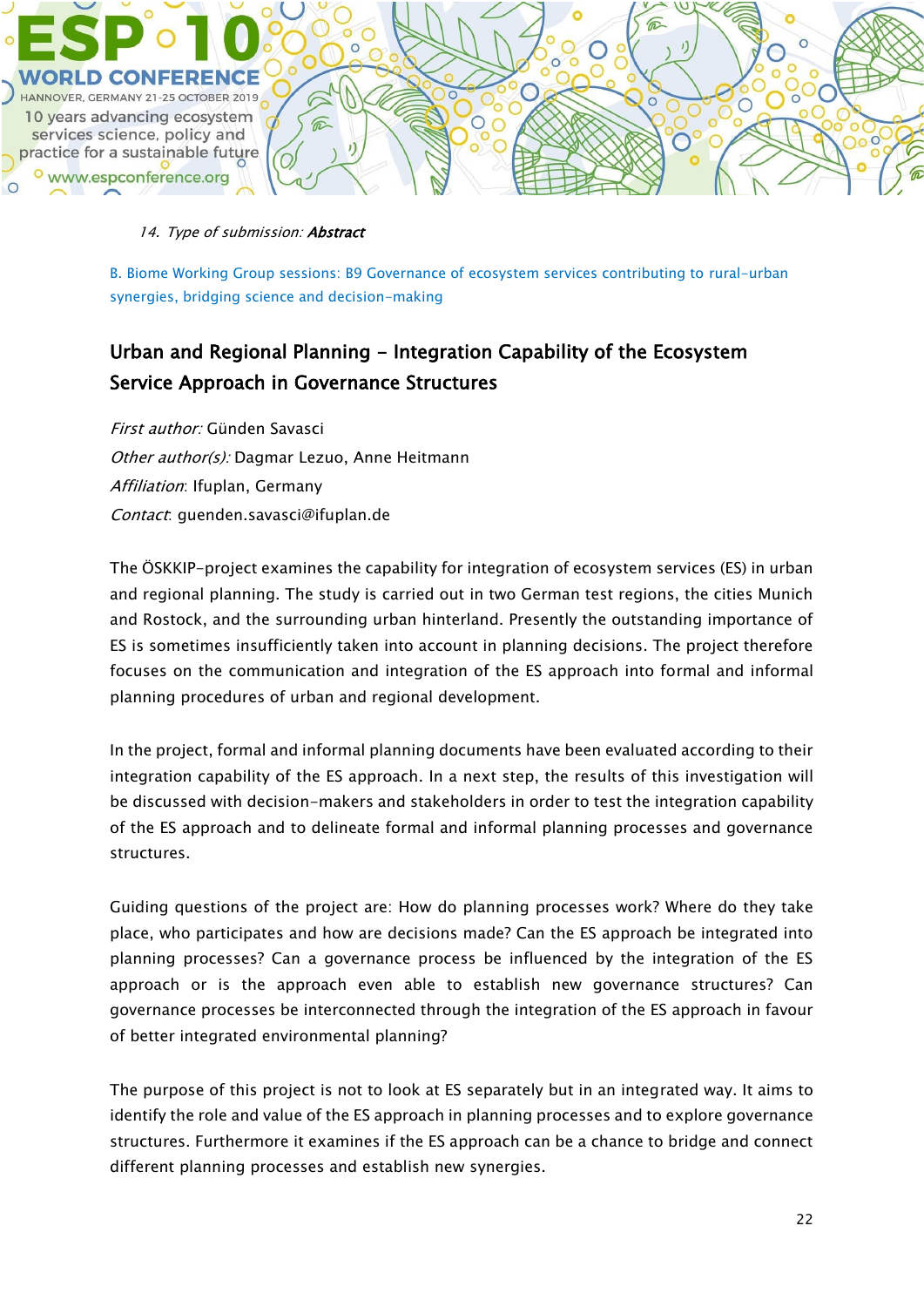![](_page_22_Picture_0.jpeg)

Keywords: ecosystem service approach, governance, urban planning, regional planning

### 15. Type of submission: Abstract

B. Biome Working Group sessions: B9 Governance of ecosystem services contributing to rural-urban synergies, bridging science and decision-making

# Ecosystem services perceived by rural and urban dwellers in the Carazo region (Nicaragua)

First author: Jiří Schneider

Other author(s): Žaneta Kalasová

Affiliation: Department of Environmentalistics and Natural Resources, Faculty of Regional Development and International Studies, Mendel University in Brno, Czech Republic Contact: jiris1712@gmail.com

Nicaragua has long been one of the poorest countries in Central America and across the whole America. This is reflected in ecosystem service (ES) requirements. These are mostly basic necessities, which are affected partly by poverty, technology unavailability, lack of education and awareness. The aim of this abstract is to analyse the need, exploitation and ES awareness in the Pacific Carazo region (Nicaragua).

The research was conducted in the Jinotepe and Diriamba municipalities, the methodology was interview survey. After excluding irrelevant questionnaires, we obtained 268 questionnaires (specifically urban 177; rural 111). The questions were answered on a scale by choosing 1 to 5 (1 is low bond; 5 strong bond), to explain the intensity of the relationship.

The linkage between the dwellers' use of nature near their residence is strong. The question of ES perception was examined by living in rural areas especially. Rural dwellers perceive more their surroundings, which they use. Especially provisioning ES are the most important for them. The monitored items were land use for livestock farming and plant cultivation, drinking water source, water of consumption source and timber resource. Rural dwellers are undoubtedly more influenced by the environment and also the regulating ES. The most important regulating ES was flood protection.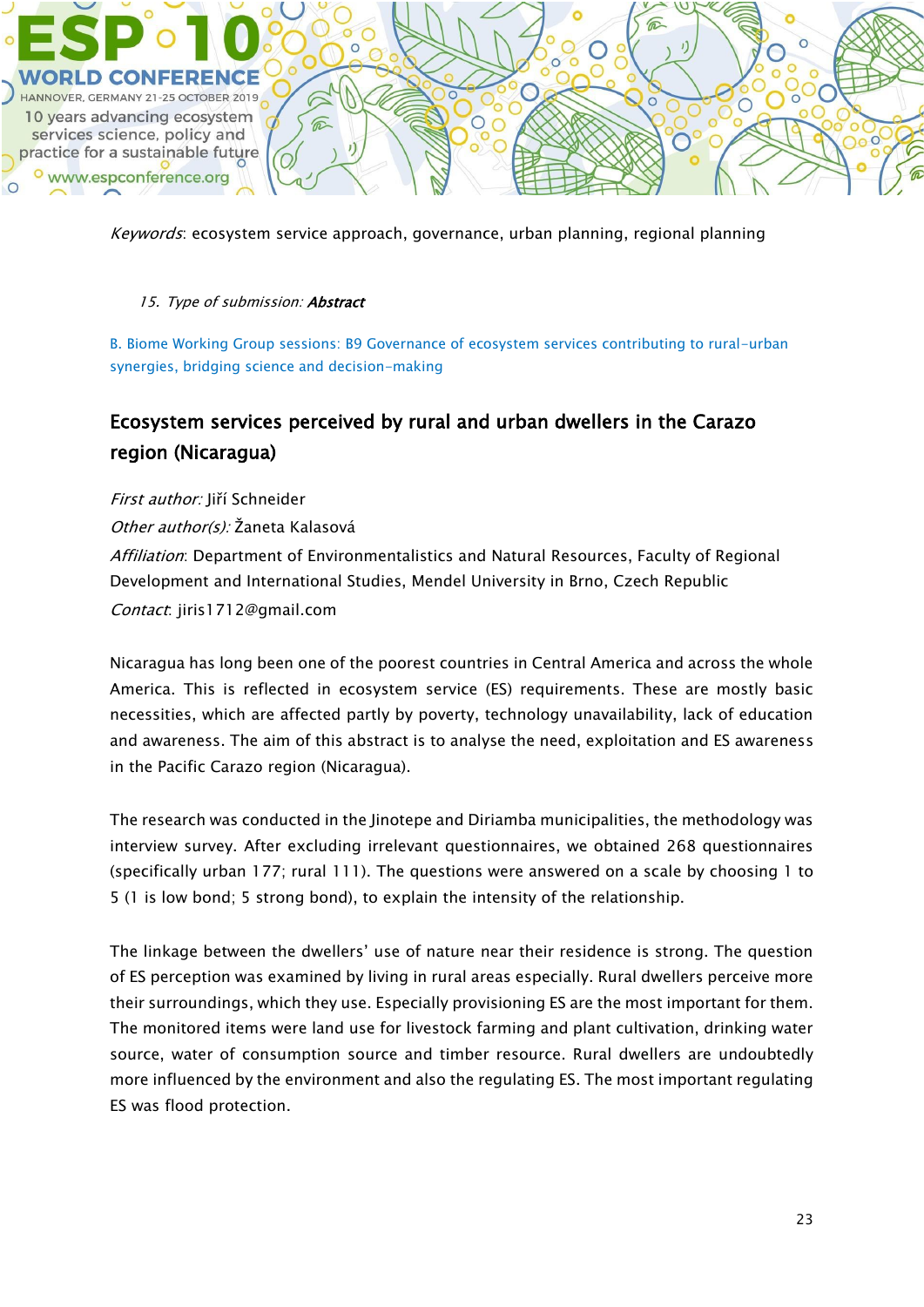![](_page_23_Picture_0.jpeg)

Still more important are cultural ES which were perceived by about 85 % of dwellers. There is a very small difference between the perception of cultural services between rural and urban dwellers (90 % and 82 %).

In conclusion, rural dwellers in the Carazo region, who are sparsely diffused across the landscape, are more sensitive to ecosystem services and disservices; especially provisioning and regulating ES, which are mutually linked, because of the human existence. Cultural ES are perceived substantially in the same way in both rural and urban areas.

Keywords: Rural areas, Latin America, Poverty reduction, Public awareness, Ecosystem services

### 16. Type of submission: Abstract

B. Biome Working Group sessions: B9 Governance of ecosystem services contributing to rural-urban synergies, bridging science and decision-making

## Analysing peri-urban agricultural related ecosystem services' interactions

First author: Marta Sylla

Other author(s): Nina Hagemann

Affiliation: Faculty of Environmental Engineering and Geodesy, Department of Spatial Economy, Wroclaw University of Environmental and Life Sciences, Grunwaldzka 55, 50-357 Wroclaw, Poland

Contact: marta.sylla@upwr.edu.pl, marta.sylla@tu-dresden.de

Agricultural lands in the peri-urban areas provide a broad range of different ecosystem services (ESS) (Foley et al. 2005) that remain under intense pressure from different stakeholders, e.g. private housing investors, farmers, nature protection authorities and urban recreational visitors. Moreover, various increasing demands for food, biomass and housing have resulted in trade-offs related to the provision of ESS provided by agricultural lands, such as water regulation or nutrient cycling and aesthetic landscapes, which are often less recognised and as such are degrading.

The aim of the paper is to analyse relationships between ecosystem services at the peri-urban areas at the very fine scale including interlinkages between ecosystem service provision and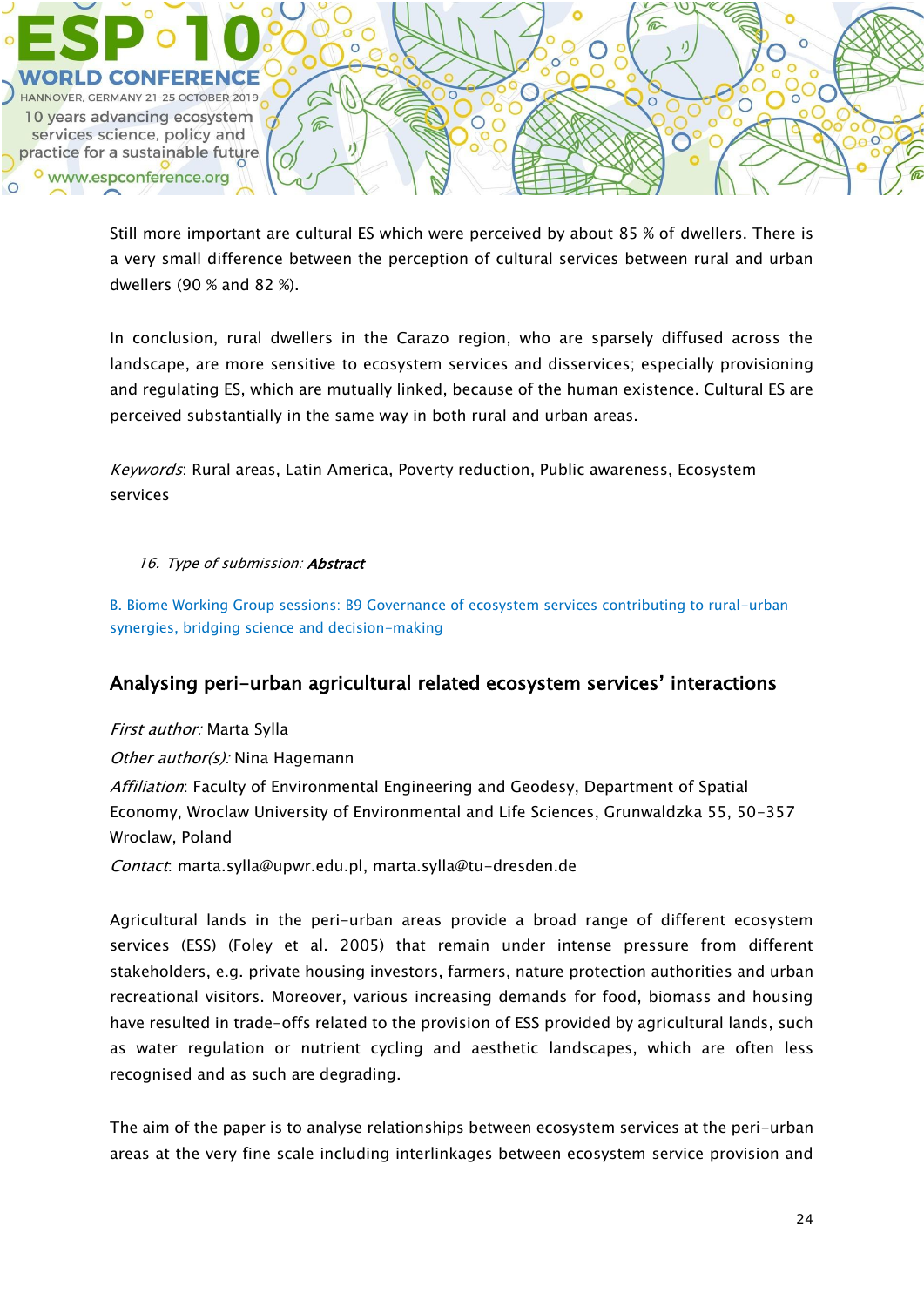![](_page_24_Picture_0.jpeg)

soil types in a spatial analysis. We analyse strategic documents and governance frameworks to understand how the identified trade-off and synergies are perceived and managed. Based on that we provide the governance recommendation to secure the ES provision in the longrun. Wroclaw and its surrounding municipalities in Poland are taken as a case study to analyses relationships between food provision and biomass production, water regulation and nutrient cycling, physical recreation and aesthetic features of the agricultural landscapes in peri-urban areas. The results show the trade-off relations occur between the food provision, biomass production and the aesthetic features of landscapes, while the synergies are between recreational potential and water regulation. Co-produced regional development strategies are required for setting medium-term development priorities that take account of local and regional spatial specificities. They need to be flexible to allow policy learning and at the same time have to be well defined to be effectively implemented.

Keywords: trade-offs, synergy, Wroclaw, governance, biophysical assessment

#### 17. Type of submission: Abstract

B. Biome Working Group sessions: B9 Governance of ecosystem services contributing to rural-urban synergies, bridging science and decision-making

# Power asymmetries in ecosystem services governance: insights from social network analysis

First author: Améline Vallet Affiliation: AgroParisTech, France Contact: ameline.vallet@agroparistech.fr

Understanding how power asymmetries arise and how they can affect policy outcomes are crucial questions for ecosystem services (ES) research. In political sciences and sociology, the distribution of power among individuals has been widely studied with social network analysis (SNA). SNA have also been used to understand natural resource governance, for example in the context of fisheries, REDD+ or urban green areas. In this paper, we propose to analyze the structure of social networks of influence and domination related with ES governance in the Mariño watershed (Peru). The objectives of this paper are (1) to propose a framework for analyzing power asymmetries in relation with ES governance and (2) to apply it to the study case to highlight power differentials between selected stakeholders from different sectors and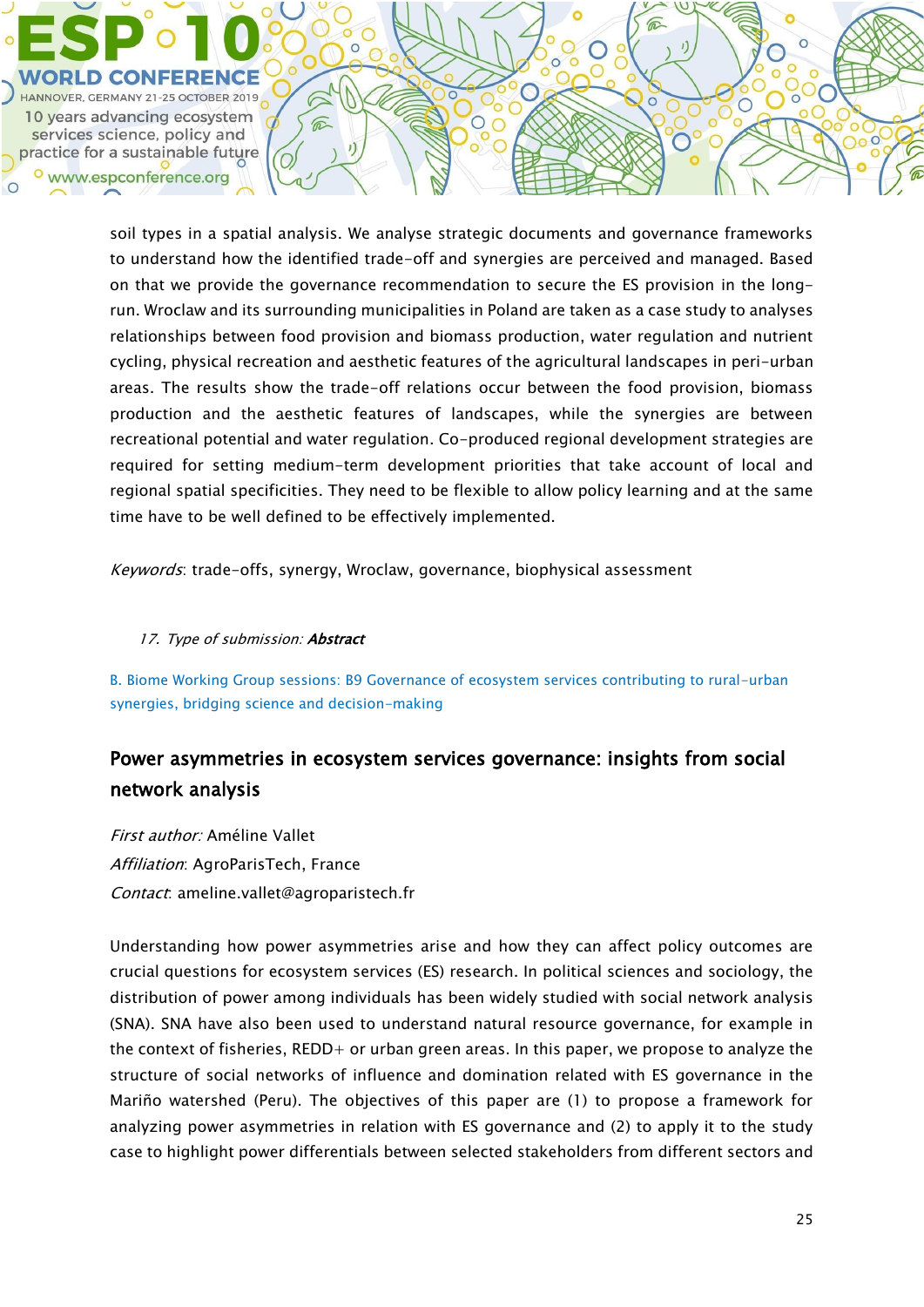![](_page_25_Picture_0.jpeg)

scales. We conducted face-to-face semi-structured interviews with representatives of 52 stakeholders of the watershed to understand how they relate with each other. For the influence network, we specifically asked them to identify the stakeholders with whom they exchange information, collaborate for projects, have regular and unregular meetings, do business with. In contrast, for the network of domination, we asked them to identify the stakeholders they restrict, punish, advice, or supervise, as well as the stakeholders that have such control over them. We assessed degree, closeness and betweenness centralities of the two networks. Four categories of stakeholders were distinguished depending on stakeholder's levels of influence and domination. Stakeholders from local scale, business and civil society showed significantly lower levels of both influence and domination than other stakeholders. Power was significantly correlated with the benefits received and participation to ES management: ES managers showed higher levels of power, and were found in the core of the two networks. These power asymmetries raise issues of equity and might reduce the adaptive capacity of the socialecological system.

Keywords: Social network analysis, power asymmetries, ES management

### 18. Type of submission: Abstract

B. Biome Working Group sessions: B9 Governance of ecosystem services contributing to rural-urban synergies, bridging science and decision-making

# Payments for Ecosystem Services in peri-urban areas: the case of the Chinese megacity Chongqing's eco-compensation mechanisms

First author: Niklas Werner Weins Other author(s): Leila da Costa Ferreira Affiliation: Center for Environmental Studies and Research NEPAM, University of Campinas, Brazil Contact: weinsniklas@gmail.com

In an increasingly urbanized world, global environmental change affects human societies differently, and ecosystem-based adaptation strategies exemplify this especially in unequal societies and in cities of the Global South. For decades there have been fruitful theoretical debates and efforts to reintegrate nature and cities, while practical applications that address differences and possible synergies of rural and urban territories in complex ways have been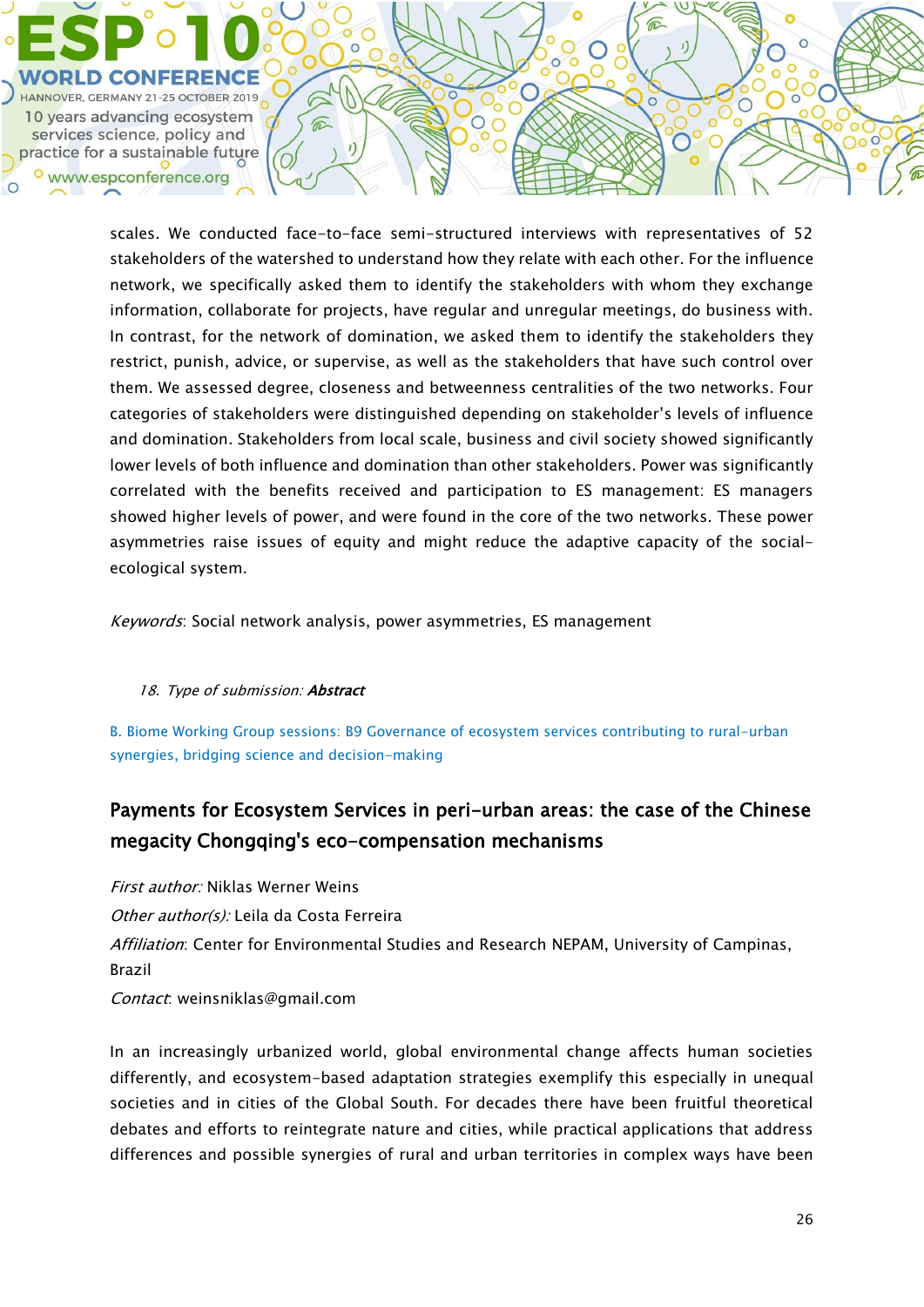![](_page_26_Picture_0.jpeg)

quite recent. Economic mechanisms like Payments for Ecosystem Services (PES) or broader eco-compensation schemes have shown to be useful policy and planning instruments to guide such an integration. Within China's recently proclaimed "Ecological Civilization" doctrine, the science-policy interface plays an important role. However, the radical economic changes in China in recent decades have also drastically changed peoples' relation to nature, as well as their consumption patterns. We look at unintended consequences and environmental risk (Beck, 1986) in the institutional arrangements of the megacity Chongqing, a provincial-status municipality of 33 million inhabitants in Western China 80% of whom still hold rural household registrations or migrant status. PES, in combination with the city's 2007 master plan and other policy tools could help forge new types of institutional arrangements between farmers, consumers, businesses, research institutions, and the policy sphere, as long as social factors, local knowledge and dimensions like power relations are considered. This research project is part of the discussions that entail a three-year cooperative project on the human dimensions of global environmental change in Brazil, China and Mozambique financed by the São Paulo state research foundation. The sociological perspective on risk adopted for contextualizing climate change issues has confirmed the importance of multi-actor and multi-scale approaches for adaptation strategies to show effect. Adopted institutional arrangements in conservation policies often lack stakeholder perspectives and engagement, which has been shown by a broad body of research to hinder their effectiveness.

 $\epsilon$ 

 $\circ$ 

 $\widehat{\mathbb{C}}$ 

⋒

ŏ

 $\overline{O}$ 

Keywords: Environmental Sociology, peri-urban, risk, watershed protection

#### 19. Type of submission: **Abstract**

B. Biome Working Group sessions: B9 Governance of ecosystem services contributing to rural-urban synergies, bridging science and decision-making

## Governance of ecosystem services: a review of the empirical literature

First author: Klara Winkler Other author(s): João M. Garcia Rodrigues, Eerika Albrecht, Erin T.H. Crockett Affiliation: McGill University, Canada Contact: klara.winkler@mcgill.ca

Ecosystems support human wellbeing through ecosystem services. Yet, the ways ecosystem services are governed have gained little attention from ecosystem services research. In a